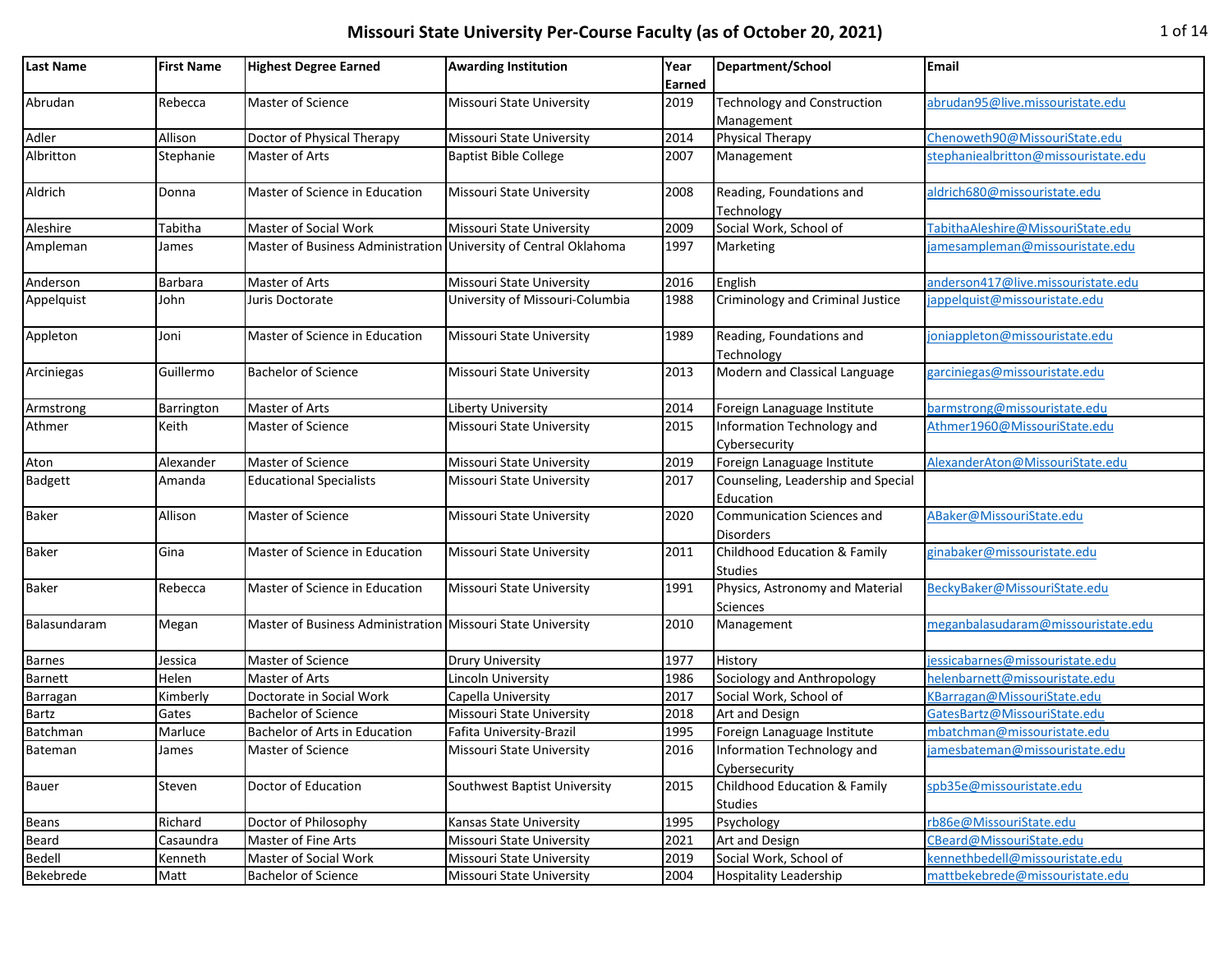| <b>Bennett</b>   | Susan         | Master of Fine Arts                                     | Lindenwood University             | 1987 | Theatre and Dance                                         | susanbennett@missouristate.edu       |
|------------------|---------------|---------------------------------------------------------|-----------------------------------|------|-----------------------------------------------------------|--------------------------------------|
| Bergant          | Amy           | Master of Arts                                          | University of Missouri-Columbia   | 2011 | Modern and Classical Language                             | amy969@missouristate.edu             |
| Berman           | Ilan          | Juris Doctorate                                         | American University               | 2000 | Agriculture, Darr College of                              | ilanberman@missouristate.edu         |
| Biddlecome       | Teresa        | Specialist in Education                                 | William Woods University          | 2010 | <b>Childhood Education &amp; Family</b><br><b>Studies</b> | tbiddlecome@missouristate.edu        |
| Bihlmeyer        | James         | Master of Fine Arts                                     | <b>Ohio University</b>            | 1987 | Media, Journalism and Film                                | jaimebihlmeyer@missouristate.edu     |
| Bishop-Hopper    | Andrea        | Master of Science                                       | Missouri State University         | 2009 | Psychology                                                | bishophopper732@missouristate.edu    |
| Black            | Angela        | No degree                                               |                                   |      | Theatre and Dance                                         | anblack@missouristate.edu            |
| Blackwell        | Taylor        | Master of Business Administration John Brown University |                                   | 2019 | Information Technology and<br>Cybersecurity               | TaylorBlackwell@MissouriState.edu    |
| Bledsoe          | Grant         | Master of Public Administration                         | Missouri State University         | 2019 | Geography, Geology and Planning                           | bledsoe117@live.missouristate.edu    |
| Bodenstein       | Amanda        | Master of Arts                                          | Missouri State University         | 2011 | <b>History</b>                                            | amanda0924@missouristate.edu         |
| Borich           | Michael       | Master of Fine Arts                                     | University of California-Irvine   | 1979 | Media, Journalism and Film                                | mborich@missouristate.edu            |
| Bortosky         | Rachel        | Master of Science                                       | Missouri State University         | 2014 | <b>Biology</b>                                            | Bortosky1440@MissouriState.edu       |
| <b>Botsford</b>  | Diana         | Master of Arts                                          | Seton Hill University             | 2006 | Media, Journalism and Film                                | dbotsford@missouristate.edu          |
| Bowden           | Dennis        | Master of Arts                                          | Indiana University-Bloomington    | 1985 | Defense and Strategic Studies                             | dennisjbowden@missouristate.edu      |
| Bower            | Jessica       | <b>Bachelor of Fine Arts</b>                            | <b>Webster University</b>         | 2007 | Theatre and Dance                                         | JessicaBower@MissouriState.edu       |
| <b>Bowers</b>    | Michael       | <b>Bachelor of Science</b>                              | Missouri State University         | 1995 | Agriculture, Darr College of                              | Bowers1@MissouriState.edu            |
| Brannon          | Jeffery       | Master of Science                                       | Western Kentucky University       | 2004 | Computer Science                                          | ibrannon@missouristate.edu           |
| Brinnehl         | Elizabeth     | Doctor of Philosophy                                    | University of Wisconsin - Madison | 2010 | Modern and Classical Language                             | EBrinnehl@MissouriState.edu          |
| <b>Brocaille</b> | Nicole        | Master of Science                                       | Missouri State University         | 2013 | Psychology                                                | mardirosian21@live.missouristate.edu |
| <b>Broderick</b> | <b>Blaine</b> | <b>Educational Specialists</b>                          | Missouri State University         | 2019 | Counseling, Leadership and Special<br>Education           | broderick022@live.missouristate.edu  |
| Bronson          | Lisa          | Juris Doctorate                                         | <b>Cornell University</b>         | 1982 | Defense and Strategic Studies                             | lbronson@missouristate.edu           |
| <b>Brooks</b>    | Sherri        | Master of Education                                     | <b>Drury University</b>           | 1992 | Mathematics                                               | brooks6209@missouristate.edu         |
| Brown            | Bryan         | Doctor of Philosophy                                    | Southern Illinois University      | 2014 | Communication                                             | bryanbrown@missouristate.edu         |
| Brown            | Lucas         | Master of Science in Education                          | Missouri State University         | 2016 | Childhood Education & Family<br>Studies                   | lucasbrown@missouristate.edu         |
| Brown            | Michelle      | Master of Arts                                          | Missouri State University         | 2016 | Reading, Foundations and<br>Technology                    | MichelleBrown@live.missouristate.edu |
| <b>Bruce</b>     | Richard       | Doctor of Philosophy                                    | Indiana State University          | 2008 | <b>Technology and Construction</b><br>Management          | richardbruce@missouristate.edu       |
| <b>Brunner</b>   | Judy          | Specialist in Education                                 | Missouri State University         | 1990 | Reading, Foundations and<br>Technology                    | judybrunner@missouristate.edu        |
| Buckle-Lamy      | Susan         | Master of Science in Education                          | Missouri State University         | 2009 | Childhood Education & Family<br><b>Studies</b>            | susanlamy@missouristate.edu          |
| <b>Buening</b>   | Caitlin       | Doctor of Physical Therapy                              | A.T. Still University             | 2016 | <b>Physical Therapy</b>                                   | cbuening@missouristate.edu           |
| <b>Buening</b>   | Caitlin       | Doctor of Physical Therapy                              | A.T. Still University             | 2016 | <b>Physical Therapy</b>                                   | CBuening@MissouriState.edu           |
| <b>Buergler</b>  | Melanie       | Master of Science                                       | Missouri State University         | 2003 | Psychology                                                | melaniefischer@missouristate.edu     |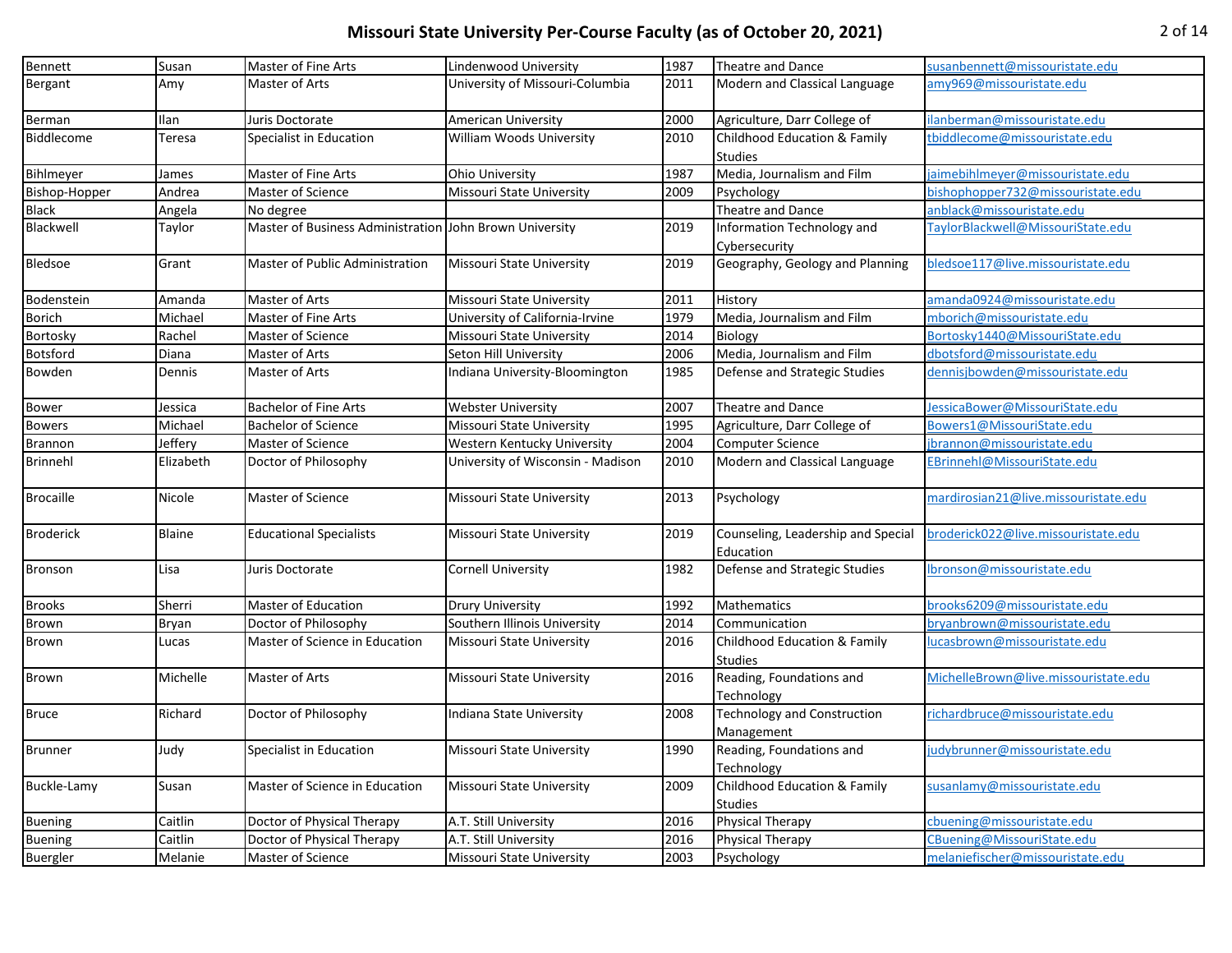| Bunton          | Molly        | <b>Master of Science</b>                                    | Missouri State University                | 2013 | Center for Student Success &<br>Transition            | bunton.m@missouristate.edu            |
|-----------------|--------------|-------------------------------------------------------------|------------------------------------------|------|-------------------------------------------------------|---------------------------------------|
| Busby           | Jeffrey      | Master of Arts                                              | Missouri State University                | 2010 | Reading, Foundations and<br>Technology                | leffBusby@MissouriState.edu           |
| Cabrera Hurtado | Kelly        | Master of Arts                                              | Missouri State University                | 2012 | Modern and Classical Language                         | kellycabrera@missouristate.edu        |
| Campbell        | Robin        | Master of Science                                           | Southwest Baptist University             | 1998 | Childhood Education & Family<br><b>Studies</b>        | RobinCampbell@MissouriState.edu       |
| Canole          | Kimberly     | Master of Music                                             | Kent State University                    | 1992 | <b>Music</b>                                          | KimberlyCanole@MissouriState.edu      |
| Cantrell        | Jena         | Master of Music                                             | Missouri State University                | 2015 | Music                                                 | jenacantrell@missouristate.edu        |
| Carnes          | Kristen      | Master of Occupational Therapy                              | Missouri State University                | 2017 | <b>Occupational Therapy</b>                           | Kristen Carnes @Missouri State.edu    |
| Cesare          | Alicia       | <b>Master of Science</b>                                    | Missouri State University                | 2020 | Childhood Education & Family<br><b>Studies</b>        | AliciaCesare@MissouriState.edu        |
| Choate          | Lenetta      | Master of Arts                                              | Southern Connecticut State<br>University | 1998 | Psychology                                            | lenettachoate@missouristate.edu       |
| Christiansen    | Ashley       | <b>Master of Arts</b>                                       | University of Houston                    | 2009 | Psychology                                            | achristiansen@missouristate.edu       |
| Chyet           | Michael      | Doctor of Philosophy                                        | University of California-Berkeley        | 1991 | Foreign Lanaguage Institute                           | mc68e@missouristate.edu               |
| Clark           | Jacob        | Master of Music                                             | Missouri State University                | 2017 | <b>Music</b>                                          | JacobClark@MissouriState.edu          |
| Clarke          | Aimee        | Master of Social Work                                       | Missouri State University                | 2008 | Social Work, School of                                | Aimee345@MissouriState.edu            |
| Clayton         | Penny        | Doctor of Philosophy                                        | Oklahoma State University                | 1990 | <b>Finance and General Business</b>                   | pclayton@missouristate.edu            |
| Clouse Day      | Sherry       | Master of Business Administration Webster University        |                                          | 2006 | Accountancy, School of                                | sday@missouristate.edu                |
| Clutter         | Cynthia      | Master of Science in Education                              | Missouri State University                | 1992 | Reading, Foundations and<br>Technology                | cynthiaclutter@missouristate.edu      |
| Collins         | Daisy        | Doctorate in Education                                      | University of Missouri-Columbia          | 2016 | Social Work, School of                                | daisybcollins@missouristate.edu       |
| Conley          | Nicole       | Doctor of Philosophy                                        | University of Missouri-Columbia          | 2017 | Art and Design                                        | NicoleConley@MissouriState.edu        |
| Cook            | Sherry       | Master of Business Administration Missouri State University |                                          | 1981 | Marketing                                             | SherryCook@MissouriState.edu          |
| Cook            | Suzanne      | Master of Science                                           | Missouri State University                | 2019 | Childhood Education & Family<br><b>Studies</b>        | suzannecook@live.missouristate.edu    |
| Cornelius-White | Cecily       | Doctor of Philosophy                                        | <b>Argosy University</b>                 | 1996 | Psychology                                            | cfcorneliuswhite@missouristate.edu    |
| Cox             | Mikel        | Master of Science                                           | Missouri State University                | 2016 | Public Health and Sports Medicine                     | MikelCox@MissouriState.edu            |
| Cranston        | Chelsee      | <b>Bachelor of Arts</b>                                     | William Woods University                 | 2013 | <b>Communication Sciences and</b><br><b>Disorders</b> | ccranston@missouristate.edu           |
| Curran          | Samantha     | Doctor of Physical Therapy                                  | Missouri State University                | 2016 | Physical Therapy                                      | Scurran@MissouriState.edu             |
| Daehn           | <b>James</b> | Master of Science                                           | Siena College                            | 1994 | Communication Sciences and<br><b>Disorders</b>        | idaehn@missouristate.edu              |
| Dalbom          | Clinton      | <b>Bachelor of Science</b>                                  | Missouri State University                | 1982 | Agriculture, Darr College of                          | cjdalbom@missouristate.edu            |
| Dalton          | Rebecca      | Master of Science                                           | Missouri State University                | 2015 | Psychology                                            | dalton211@missouristate.edu           |
| Datema          | Mary         | Master of Science in Education                              | Missouri State University                | 1992 | Childhood Education & Family<br><b>Studies</b>        | marydatema@missouristate.edu          |
| Daugherty       | Casey        | Master of Secondary Education                               | Southwest Baptist University             | 2003 | Reading, Foundations and<br>Technology                | caseydaugherty@live.missouristate.edu |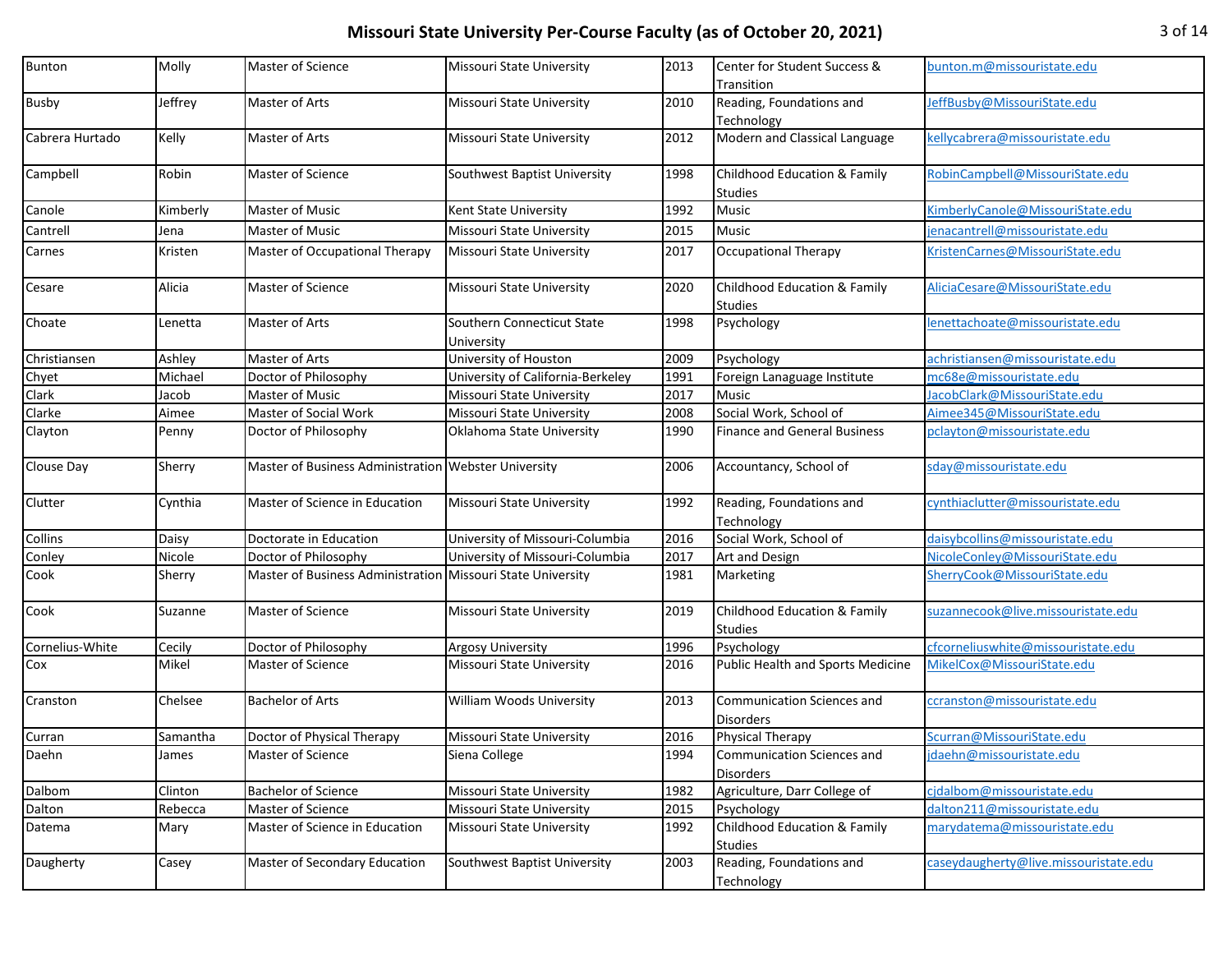| Davis            | Cheryl    | Master of Science                                           | Missouri State University               | 2012 | Criminology and Criminal Justice                 | cheryldavis@missouristate.edu       |
|------------------|-----------|-------------------------------------------------------------|-----------------------------------------|------|--------------------------------------------------|-------------------------------------|
| Davis            | Sarah     | Master of Science in Education                              | Missouri State University               | 2020 | Childhood Education & Family<br><b>Studies</b>   | davis422@live.missouristate.edu     |
| Davis-Sneed      | Dollie    | Master of Science                                           | Missouri State University               | 2010 | Childhood Education & Family<br><b>Studies</b>   | dollie133@missouristate.edu         |
| Day              | Danielle  | Master of Science                                           | <b>Evangel University</b>               | 2008 | Counseling, Leadership and Special<br>Education  | DHathcock@MissouriState.edu         |
| DeBiaso          | Peppino   | Doctor of Philosophy                                        | University of Southern California       | 1987 | Defense and Strategic Studies                    | pdebiaso@missouristate.edu          |
| DeBoo            | Robert    | <b>Master of Music</b>                                      | Southern Illinois University            | 2016 | Music                                            | Robertdeboo@missouristate.edu       |
| Dempsey          | Christina | Master of Business Administration Missouri State University |                                         | 2004 | <b>Nursing</b>                                   | ChristinaDempsey@MissouriState.edu  |
| Denzer           | Tricia    | Master of Science                                           | Minnesota State University              | 2013 | Psychology                                       | tcdenzer@missouristate.edu          |
| Derossett        | Regan     | Master of Music                                             | Colorado State University               | 2020 | Music                                            | RVDerossett@MissouriState.edu       |
| DeTrani          | Joseph    | Master of Business Administration New York University       |                                         | 1965 | Defense and Strategic Studies                    | JosephDeTrani@MissouriState.edu     |
| Devore           | Matthew   | Doctor of Philosophy                                        | University of Kansas                    | 2012 | <b>Technology and Construction</b><br>Management | mdevore@missouristate.edu           |
| Dickensheet      | Katherine | Master of Social Work                                       | Missouri State University               | 2016 | Social Work, School of                           | KDickensheet@MissouriState.edu      |
| Dixon            | Stephanie | Master of Science                                           | Missouri State University               | 2010 | Psychology                                       | stephaniedixon@missouristate.edu    |
| Djordjevic       | Vladan    | Master of Fine Arts                                         | Missouri State University               | 2014 | Art and Design                                   | djordjevic321@missouristate.edu     |
| Dodge            | Michaela  | Master of Science                                           | Missouri State University               | 2011 | Defense and Strategic Studies                    | michaeladodge@missouristate.edu     |
| Douglas          | Jean      | Master of Arts                                              | University of Missouri-Kansas City      | 2002 | Counseling, Leadership and Special<br>Education  | idouglas@missouristate.edu          |
| Douglass         | Abey      | Master of Science                                           | <b>Walden University</b>                | 2014 | Counseling, Leadership and Special<br>Education  | abey1@missouristate.edu             |
| Douleh           | Tanya     | Doctor of Philosophy                                        | Western Michigan University             | 2013 | Psychology                                       | TDouleh@MissouriState.edu           |
| Dowell           | Christine | Master of Science                                           | Missouri State University               | 2015 | Counseling, Leadership and Special<br>Education  | christine000@live.missouristate.edu |
| Downs            | Deborah   | Master of Science                                           | University of Central Missouri          | 1995 | Kinesiology                                      | downs411@missouristate.edu          |
| Dubinsky         | Julie     | Master of Health Administration                             | Missouri State University               | 2009 | <b>Finance and General Business</b>              | jdubinsky@missouristate.edu         |
| Duerkop          | Gabriel   | Master of Music                                             | Missouri State University               | 2018 | Music                                            | duerkop102@live.missouristate.edu   |
| Duffel           | Christy   | Master of Social Work                                       | Missouri State University               | 2000 | Social Work, School of                           | kix1985@MissouriState.edu           |
| Duprey           | Laura     | Master of Arts                                              | Virginia Commonwealth University        | 2004 | Art and Design                                   | lauraduprey@missouristate.edu       |
| Edington         | Leann     | Specialist in Education                                     | Missouri State University               | 1994 | Childhood Education & Family<br><b>Studies</b>   | ledington@missouristate.edu         |
| El Alami Canning | Khanssaa  | Doctor of Philosophy                                        | Univ. Michel De Montaigne Bordeaux 2016 |      | Foreign Lanaguage Institute                      | kelalamicanning@missouristate.edu   |
| Elkins           | Kenneth   | Master of Science in Education                              | Missouri State University               | 1987 | <b>Honors College</b>                            | kelkins@missouristate.edu           |
| Elliott          | Lori      | Doctor of Education                                         | Lindenwood University                   | 2011 | Reading, Foundations and<br>Technology           | LoriElliott@MissouriState.edu       |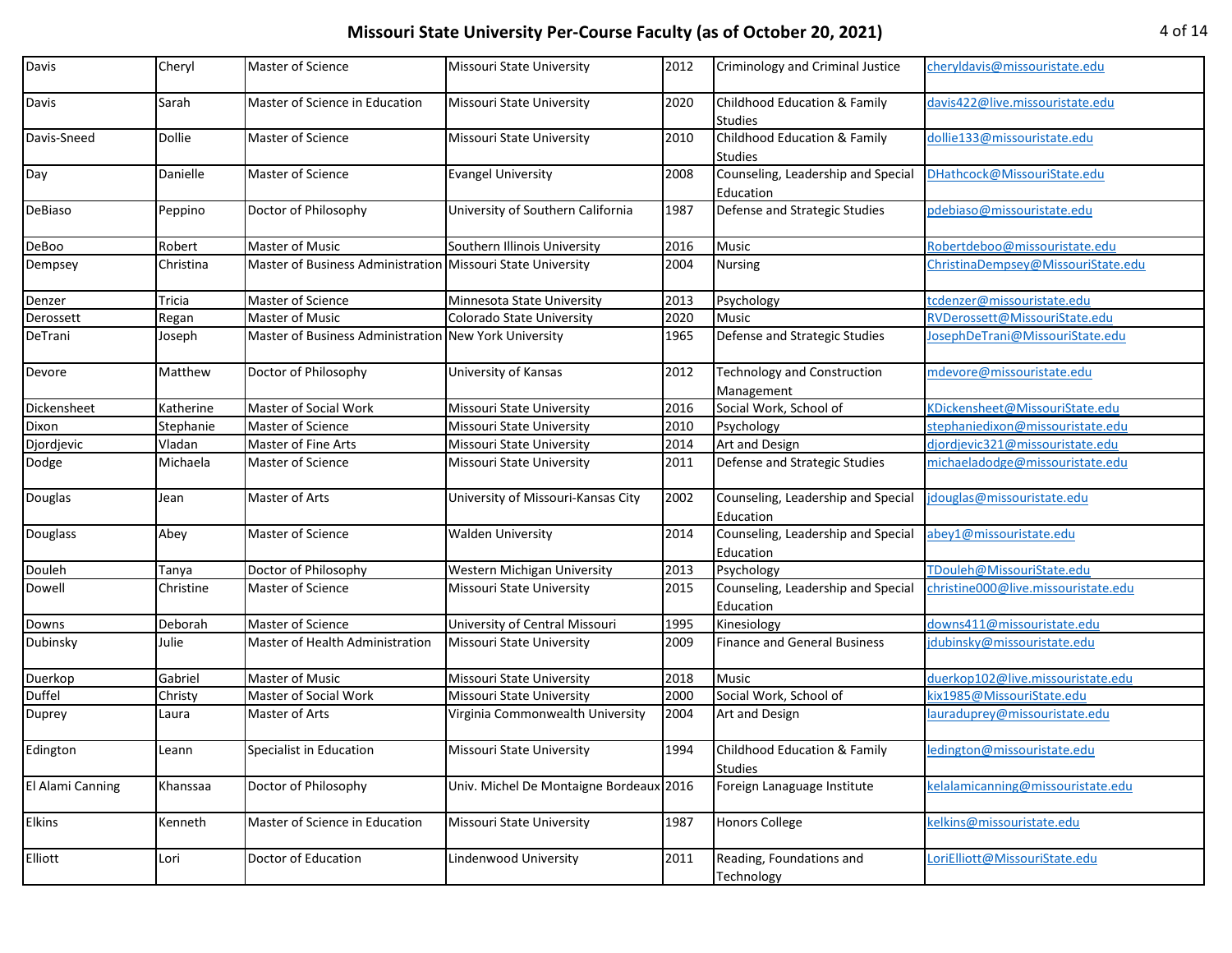| Embree    | David         | Master of Arts                                              | Missouri State University       | 1994 | <b>Religious Studies</b>            | DEmbree@MissouriState.edu          |
|-----------|---------------|-------------------------------------------------------------|---------------------------------|------|-------------------------------------|------------------------------------|
| Eutsler   | Tabitha       | Master of Arts                                              | Drury University                | 2015 | Childhood Education & Family        | teutsler@missouristate.edu         |
|           |               |                                                             |                                 |      | <b>Studies</b>                      |                                    |
| Falconer  | <b>Stella</b> | Master of Health Administration                             | Missouri State University       | 2016 | Public Health and Sports Medicine   | stellafalconer@missouristate.edu   |
|           |               |                                                             |                                 |      |                                     |                                    |
| Faucett   | David         | Master of Science                                           | Missouri State University       | 2014 | Geography, Geology and Planning     | DaveFaucett@MissouriState.edu      |
|           |               |                                                             |                                 |      |                                     |                                    |
| Ferrand   | Brandi        | <b>Master of Social Work</b>                                | University of Missouri-Columbia | 2019 | Social Work, School of              | brandiarmstrong@missouristate.edu  |
| Fiset     | Elizabeth     | Master of Arts                                              | Missouri State University       | 2017 | English                             | BethFiset@MissouriState.edu        |
| Fleetwood | Gabriel       | Master of Music                                             | Missouri State University       | 2016 | Music                               | gabrielfleetwood@missouristate.edu |
| Forbes    | Flora-Jean    | Master of Science                                           | Missouri State University       | 2018 | Psychology                          | flora314@live.missouristate.edu    |
| Ford      | Tiffany       | Doctor of Philosophy                                        | Lindenwood University           | 2015 | Information Technology and          | tiffanyford@missouristate.edu      |
|           |               |                                                             |                                 |      | Cybersecurity                       |                                    |
| Fox       | Emily         | Master of Science                                           | <b>Evangel University</b>       | 2008 | Counseling, Leadership and Special  | raeganfox@missouristate.edu        |
|           |               |                                                             |                                 |      | Education                           |                                    |
| Frietze   | Joseph        | Master of Science                                           | Missouri State University       | 1998 | Psychology                          | idfrietze@missouristate.edu        |
| Gallavan  | Nancy         | Doctor of Philosophy                                        | University of Denver            | 1994 | Reading, Foundations and            | NancyGallavan@MissouriState.edu    |
|           |               |                                                             |                                 |      | Technology                          |                                    |
| Gentile   | Federica      | Master of Arts                                              | University of Cincinnati        | 2007 | Foreign Lanaguage Institute         | fgentile@missouristate.edu         |
| George    | Haley         | Master of Social Work                                       | Missouri State University       | 2019 | Social Work, School of              | HaleyGeorge@MissouriState.edu      |
| Gerhart   | Max           | Master of Music                                             | University of Kansas            | 2017 | Music                               | mg663e@missouristate.edu           |
| Gibson    | Robert        | Master of Music                                             | Missouri State University       | 2017 | Music                               | robertgibson@missouristate.edu     |
| Glenn     | Cory          | Master of Arts in Teaching                                  | Missouri State University       | 2019 | Reading, Foundations and            | cory1103@live.missouristate.edu    |
|           |               |                                                             |                                 |      | Technology                          |                                    |
| Goodale   | Deborah       | Master of Business Administration Missouri State University |                                 | 1989 | <b>Finance and General Business</b> | deborahgoodale@missouristate.edu   |
|           |               |                                                             |                                 |      |                                     |                                    |
| Goodin    | Kyle          | Master of Accountancy                                       | Missouri State University       | 2019 | Accountancy                         | KyleGoodin@MissouriState.edu       |
| Graves    | Carolyn       | Master of Science in Nursing                                | University of Missouri-Columbia | 2009 | Public Health and Sports Medicine   | cgraves@missouristate.edu          |
|           |               |                                                             |                                 |      |                                     |                                    |
| Griffin   | Logan         | Master of Science                                           | Missouri State University       | 2021 | Psychology                          | Griffin505@live.missouristate.edu  |
| Grisham   | Paige         | Master of Business Administration                           | Missouri State University       | 2018 | Management                          | PaigeGrisham@MissouriState.edu     |
|           |               |                                                             |                                 |      |                                     |                                    |
| Groves    | Greggory      | Juris Doctorate                                             | University of Missouri-Columbia | 1988 | <b>Finance and General Business</b> | ggroves@missouristate.edu          |
|           |               |                                                             |                                 |      |                                     |                                    |
| Guffey    | Jay           | Master of Business Administration Missouri State University |                                 | 1991 | Management                          | jdg93e@MissouriState.edu           |
|           |               |                                                             |                                 |      |                                     |                                    |
| Hagerman  | Robyn         | Doctor of Education                                         | University of Missouri-Columbia | 2006 | Childhood Education & Family        | RobynHagerman@MissouriState.edu    |
|           |               |                                                             |                                 |      | <b>Studies</b>                      |                                    |
| Hamilton  | Cherie        | Master of Science                                           | Missouri State University       | 2017 | Agriculture, Darr College of        | cherihamilton@missouirstate.edu    |
| Hanson    | David         | <b>Master of Education</b>                                  | University of Arkansas          | 2006 | Reading, Foundations and            | dhanson@missouristate.edu          |
|           |               |                                                             |                                 |      | Technology                          |                                    |
| Harder    | <b>Alyson</b> | Master of Social Work                                       | University of Kansas            | 2003 | Social Work, School of              | AlysonHarder@MissouriState.edu     |
| Harris    | Deirdra       | <b>Master of Science</b>                                    | Missouri State University       | 2010 | Counseling, Leadership and Special  | deirdraharris@missouristate.edu    |
|           |               |                                                             |                                 |      | Education                           |                                    |
| Harrison  | Glenda        | <b>Master of Education</b>                                  | Lincoln University              | 1996 | Sociology and Anthropology          | gmharrison@missouristate.edu       |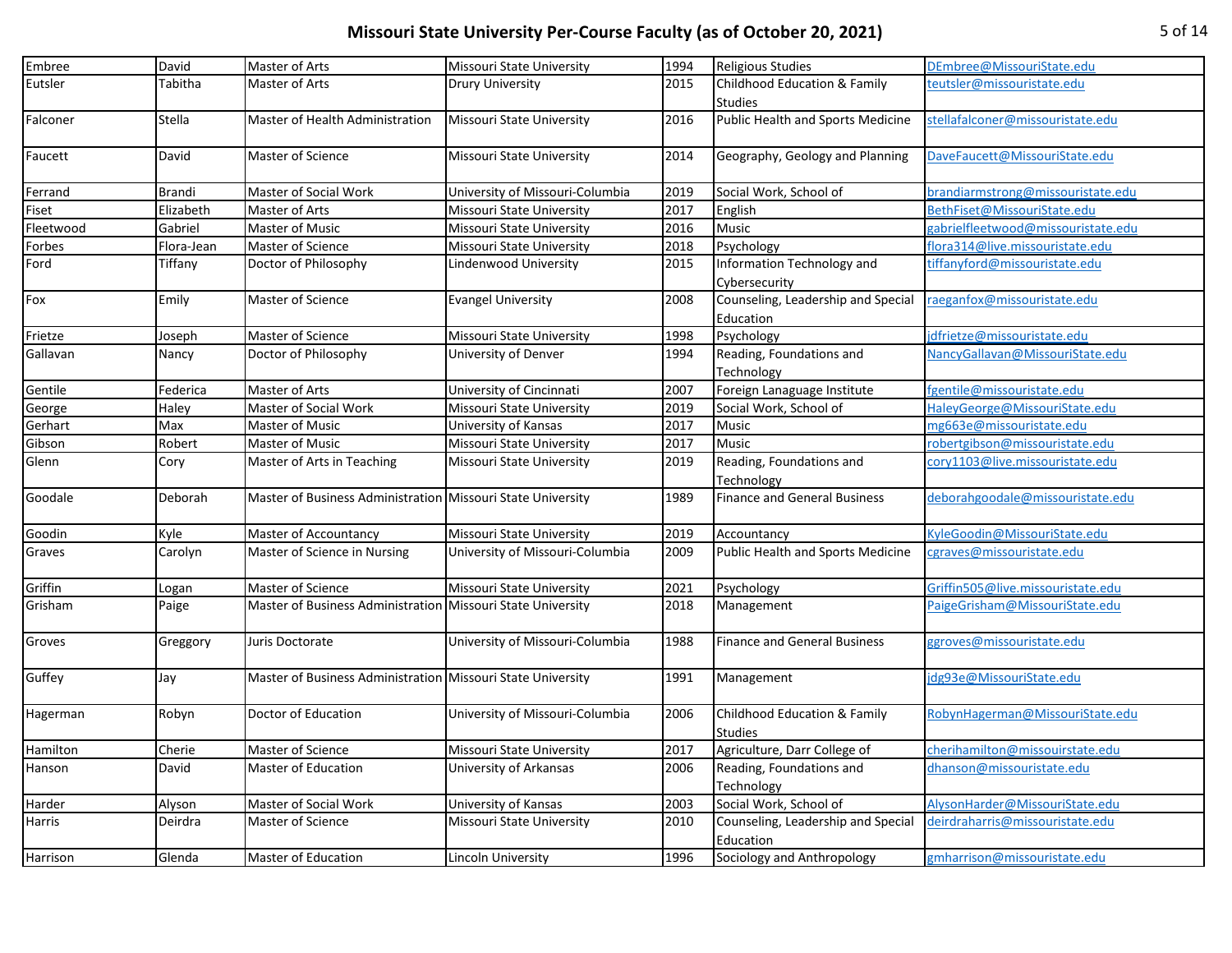| Haynes           | Heather        | Master of Arts                                     | Southeast Missouri State University         | 2005 | History                                               | heathermhaynes@missouristate.edu         |
|------------------|----------------|----------------------------------------------------|---------------------------------------------|------|-------------------------------------------------------|------------------------------------------|
| Heckman          | Tyler          | Master of Music                                    | Missouri State University                   | 2019 | Music                                                 | tyler1994@live.missouristate.edu         |
| Heriford         | Anna           | Master of Science                                  | Missouri State University                   | 2013 | <b>Communication Sciences and</b><br><b>Disorders</b> | anna08@missouristate.edu                 |
| Herrera          | Anakaren       | Master of Social Work                              | Missouri State University                   | 2013 | Social Work, School of                                | AnaHerrera@MissouriState.edu             |
| Hetzler          | <b>Brandon</b> | <b>Master of Science</b>                           | Oklahoma State University                   | 2002 | Public Health and Sports Medicine                     | bhetzler@missouristate.edu               |
| Hiatt            | Sarah          | Master of Fine Arts                                | Columbia College-Chicago                    | 2017 | Art and Design                                        | seh125@MissouriState.edu                 |
| Himes            | Joe            | Doctor of Medicine                                 | University of Oklahoma                      | 1986 | Physical Therapy                                      | joehimes@missouristate.edu               |
| Hisle            | Melissa        | Doctor of Philosophy                               | East Carolina University                    | 2012 | English                                               | mhisle@missouristate.edu                 |
| Hoffman-Mentle   | Jennifer       | <b>Master of Arts</b>                              | University of Chicago                       | 2004 | Social Work, School of                                | jenniferhoffman-mentle@missouristate.edu |
| Hogan            | Joy            | <b>Bachelor of Science</b>                         | Missouri State University                   | 1982 | Kinesiology                                           | joyhogan@missouristate.edu               |
| Holland          | Joshua         | Doctorate of Pharmacy                              | North Dakota State University               | 2008 | Counseling, Leadership and Special<br>Education       | JoshuaHolland@MissouriState.edu          |
| Holland          | Lydia          | Doctor of Physical Therapy                         | Missouri State University                   | 2012 | <b>Physical Therapy</b>                               | lydia767@missouristate.edu               |
| Holloway         | Jewel          | Specialist in Education                            | University of Missouri-Columbia             | 2021 | Childhood Education & Family<br><b>Studies</b>        | JHolloway@MissouriState.edu              |
| Holmer           | Earl           | Master of Arts                                     | Missouri State University                   | 2000 | English                                               | earlholmer@missouristate.edu             |
| <b>Hopkins</b>   | Jennifer       | Master of Science                                  | Missouri State University                   | 2000 | Kinesiology                                           | JeniHopkins@MissouriState.edu            |
| Hopper-Owrey     | Candice        | <b>Master of Arts</b>                              | Forest Institute of Prof. Psychology        | 2006 | Psychology                                            | candicehopper@missouristate.edu          |
| Houghtaling      | Tiffany        | Master of Science in Education                     | Missouri State University                   | 2001 | Childhood Education & Family<br><b>Studies</b>        | THoughtaling@MissouriState.edu           |
| Hsieh            | Shen Chen      | Master of Fine Arts                                | Missouri State University                   | 2019 | Art and Design                                        | Hsieh4057@live.missouristate.edu         |
| Hudson           | Rachel         | Master of Social Work                              | Missouri State University                   | 2020 | Social Work, School of                                | RachelHudson@MissouriState.edu           |
| Huertas-Torres   | Mariandine     | <b>Master of Science</b>                           | Missouri State University                   | 2017 | Childhood Education & Family<br><b>Studies</b>        | mhuertas@missouristate.edu               |
| Hughes           | Joseph         | Doctor of Philosophy                               | University of Iowa                          | 1987 | Modern and Classical Language                         | JosephHughes@MissouriState.edu           |
| Hurley           | Laura          | Master of Science in Education                     | Missouri State University                   | 2010 | Childhood Education & Family<br><b>Studies</b>        | laurajohnson@missouristate.edu           |
| Hutchinson       | Connor         | Master of Accountancy                              | Arizona State University                    | 2021 | Accountancy                                           | ConnorHutchison@MissouriState.edu        |
| Hutchinson       | Ebony          | Master of Social Work                              | Washington University in St. Louis          | 2006 | Social Work, School of                                | eh8e@MissouriState.edu                   |
| Inman            | Kristopher     | Master of Arts                                     | Missouri State University                   | 2012 | Communication                                         | KristopherInman@MissouriState.edu        |
| Irons            | Chrystal       | Master of Business Administration Drury University |                                             | 2004 | Marketing                                             | cirons@missouristate.edu                 |
| Irons            | Vanessa        | Master of Arts                                     | Forest Institute of Prof. Psychology        | 2013 | Counseling, Leadership and Special<br>Education       | vli97e@missouristate.edu                 |
| Jackson-Legris   | Erin           | Master of Music                                    | Louisiana State University                  | 2008 | Music                                                 | ej6844e@MissouriState.edu                |
| Jamieson         | Rachel         | Master of Fine Arts                                | Royal Central School of Speech and<br>Drama | 2009 | Theatre and Dance                                     | RJamieson@MissouriState.edu              |
| Jauregui-Dusseau | Alexandria     | Master of Science                                  | Missouri State University                   | 2015 | Public Health and Sports Medicine                     | a921@live.missouristate.edu              |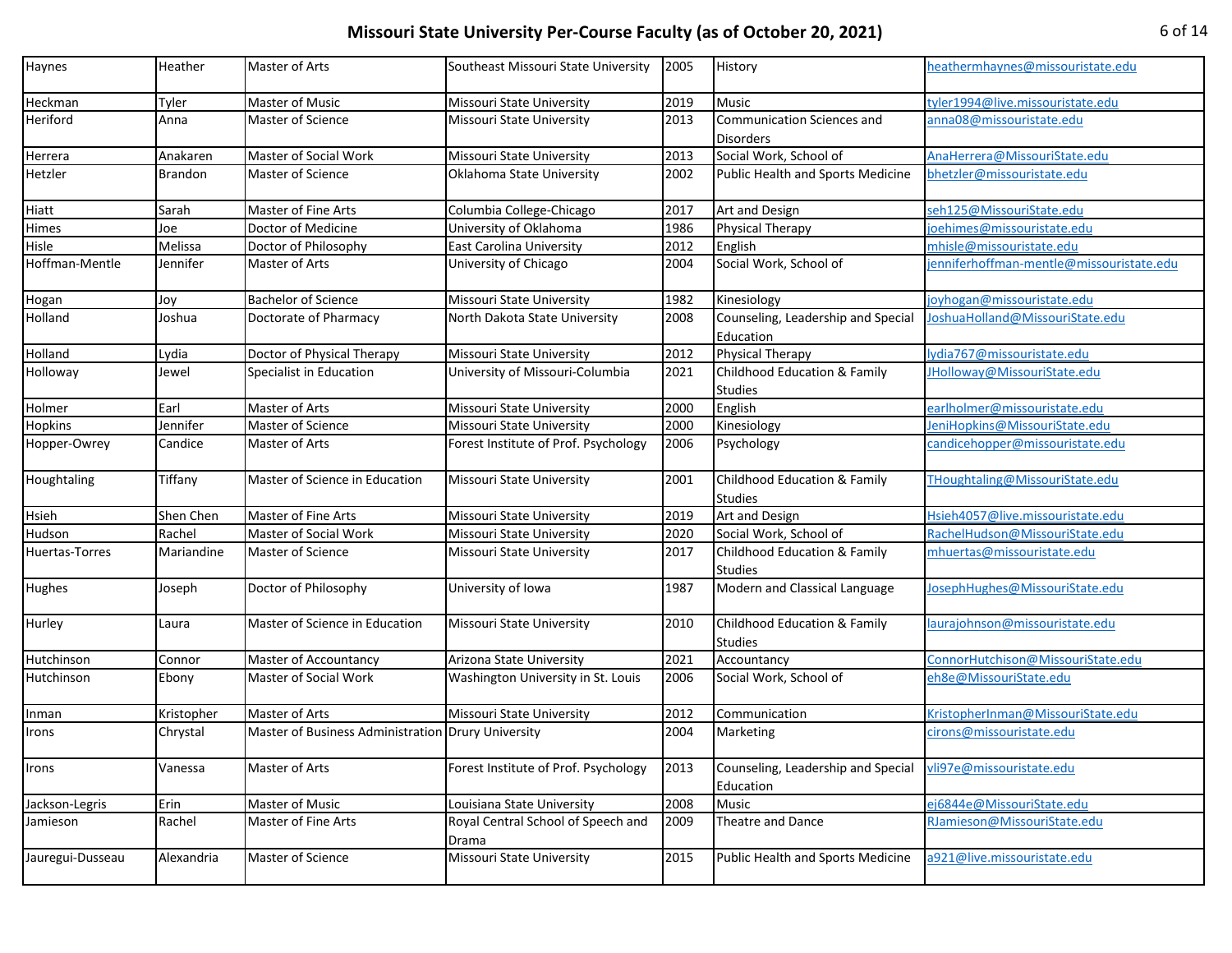| Jo             | Yoojin       | Master of Arts                                              | Missouri State University          | 2006 | Foreign Lanaguage Institute        | yoojinjo@missouristate.edu          |
|----------------|--------------|-------------------------------------------------------------|------------------------------------|------|------------------------------------|-------------------------------------|
| Johnson        | Charles      | <b>Master of Education</b>                                  | Missouri State University          | 2006 | <b>Political Science</b>           | CharlesJohnson@MissouriState.edu    |
| Johnson        | Joshua       | Master of Fine Arts                                         | University of Nebraska             | 2010 | Art and Design                     | ioshuaiohnson@missouristate.edu     |
| Johnson        | Rachel       | Master of Arts                                              | Johns Hopkins University           | 2018 | Art and Design                     | rajohnson@missouristate.edu         |
| Jones          | Danielle     | Master of Science in Education                              | <b>Missouri State University</b>   | 2016 | Reading, Foundations and           | Danielle716@live.missouristate.edu  |
|                |              |                                                             |                                    |      | Technology                         |                                     |
| Jones          | Melissa      | Master of Science                                           | <b>Missouri State University</b>   | 2011 | <b>Communication Sciences and</b>  | melissa2005@missouristate.edu       |
|                |              |                                                             |                                    |      | <b>Disorders</b>                   |                                     |
| Jordan         | Billy        | Bachelor of Science in Education                            | Missouri State University          | 1977 | Communication                      | billjordan@missouristate.edu        |
|                |              |                                                             |                                    |      |                                    |                                     |
| June           | Lea          | Master of Arts                                              | Western Michigan University        | 2013 | Psychology                         | lcj57e@MissouriState.edu            |
| Kanamori       | Yasuko       | Doctor of Philosophy                                        | University of Memphis              | 2019 | Counseling, Leadership and Special | yasukokanamori@missouristate.edu    |
|                |              |                                                             |                                    |      | Education                          |                                     |
| Kartchner      | Kerry        | Doctor of Philosophy                                        | University of Southern California  | 1987 | Defense and Strategic Studies      | kmkartchner@missouristate.edu       |
|                |              |                                                             |                                    |      |                                    |                                     |
| Keeth          | Sarah        | Specialist in Education                                     | Missouri State University          | 2017 | Reading, Foundations and           | Sarah Keeth@MissouriState.edu       |
|                |              |                                                             |                                    |      | Technology                         |                                     |
| Keller         | Clara        | Master of Science                                           | Missouri State University          | 2018 | <b>Communication Sciences and</b>  | clarakeller@missouristate.edu       |
|                |              |                                                             |                                    |      | <b>Disorders</b>                   |                                     |
| Kelly          | Mitzi        | Master of Science in Education                              | <b>Missouri State University</b>   | 1995 | Childhood Education & Family       | mkelly@missouristate.edu            |
|                |              |                                                             |                                    |      | <b>Studies</b>                     |                                     |
| Kemmel         | Cassandra    | Master of Science                                           | Missouri State University          | 2021 | Psychology                         | kemmel418@live.missouristate.edu    |
| Kennell        | Everett      | Master of Arts                                              | Missouri State University          | 1976 | Media, Journalism and Film         | ekennell@missouristate.edu          |
| Kent           | Jennifer     | Master of Social Work                                       | <b>Missouri State University</b>   | 2005 | Social Work, School of             | jkent@missouristate.edu             |
| Kepling        | Vicke        | Master of Business Administration Missouri State University |                                    | 2014 | English                            | vickekepling@missouristate.edu      |
|                |              |                                                             |                                    |      |                                    |                                     |
| Khokhar        | Mehwish      | <b>Master of Science</b>                                    | Missouri State University          | 2021 | Chemistry                          | Mehwish204@live.missouristate.edu   |
| Kincaid        | Jennifer     | Master of Science                                           | Missouri State University          | 2012 | Psychology                         | jenniferkincaid@missouristate.edu   |
| Kiras          | James        | Master of Science                                           | <b>National Defense University</b> | 2004 | Defense and Strategic Studies      | jdkiras@missouristate.edu           |
|                |              |                                                             |                                    |      |                                    |                                     |
| Kirby          | Charles      | Master of Business Administration Missouri State University |                                    | 2018 | Management                         | skleinsasser@missouristate.edu      |
|                |              |                                                             |                                    |      |                                    |                                     |
| Kirn           | Henry        | Doctor of Philosophy                                        | Oklahoma State University          | 2020 | Accountancy                        | HenryKirn@MissouriState.edu         |
| Knight         | Jack         | Doctor of Philosophy                                        | University of Miami                | 1975 | Philosophy                         | jackknight@missouristate.edu        |
| Knox           | Kevin        | Master of Social Work                                       | Missouri State University          | 2016 | Social Work, School of             | didemkoroglu@missouristate.edu      |
| Koch           | Susan        | Doctor of Philosophy                                        | <b>Harvard University</b>          | 1972 | Defense and Strategic Studies      | SJKoch@MissouriState.edu            |
|                |              |                                                             |                                    |      |                                    |                                     |
| Kohout         | Merrilee     | Master of Arts                                              | Missouri State University          | 2020 | English                            | Merrilee1216@live.missouristate.edu |
| Kring          | Katie        | Master of Fine Arts                                         | <b>New York University</b>         | 2006 | Music                              | kk273@missouristate.edu             |
| Lagasse        | Mary         | Master of Arts                                              | Texas Tech University              | 2007 | Communication                      | LLagasse@MissouriState.edu          |
| Land           | Andrea       | Master of Fine Arts                                         | San Francisco Art Institute        | 2008 | Art and Design                     | andrealand@missouristate.edu        |
| <u>Lane</u>    | Deborah      | Master of Arts                                              | Missouri State University          | 2020 | English                            | debbielane@missouristate.edu        |
| <u>Lanigan</u> | <b>Brian</b> | Master of Science                                           | Missouri State University          | 2021 | Chemistry                          | Lanigan3376@live.missouristate.edu  |
| Lansdown       | Lynn         | Master of Arts                                              | Missouri State University          | 2005 | History                            | Imlansdown@missouristate.edu        |
| Larkin         | Kathleen     | Juris Doctorate                                             | St. John's University              | 1985 | Finance and General Business       | KathleenLarkin@MissouriState.edu    |
|                |              |                                                             |                                    |      |                                    |                                     |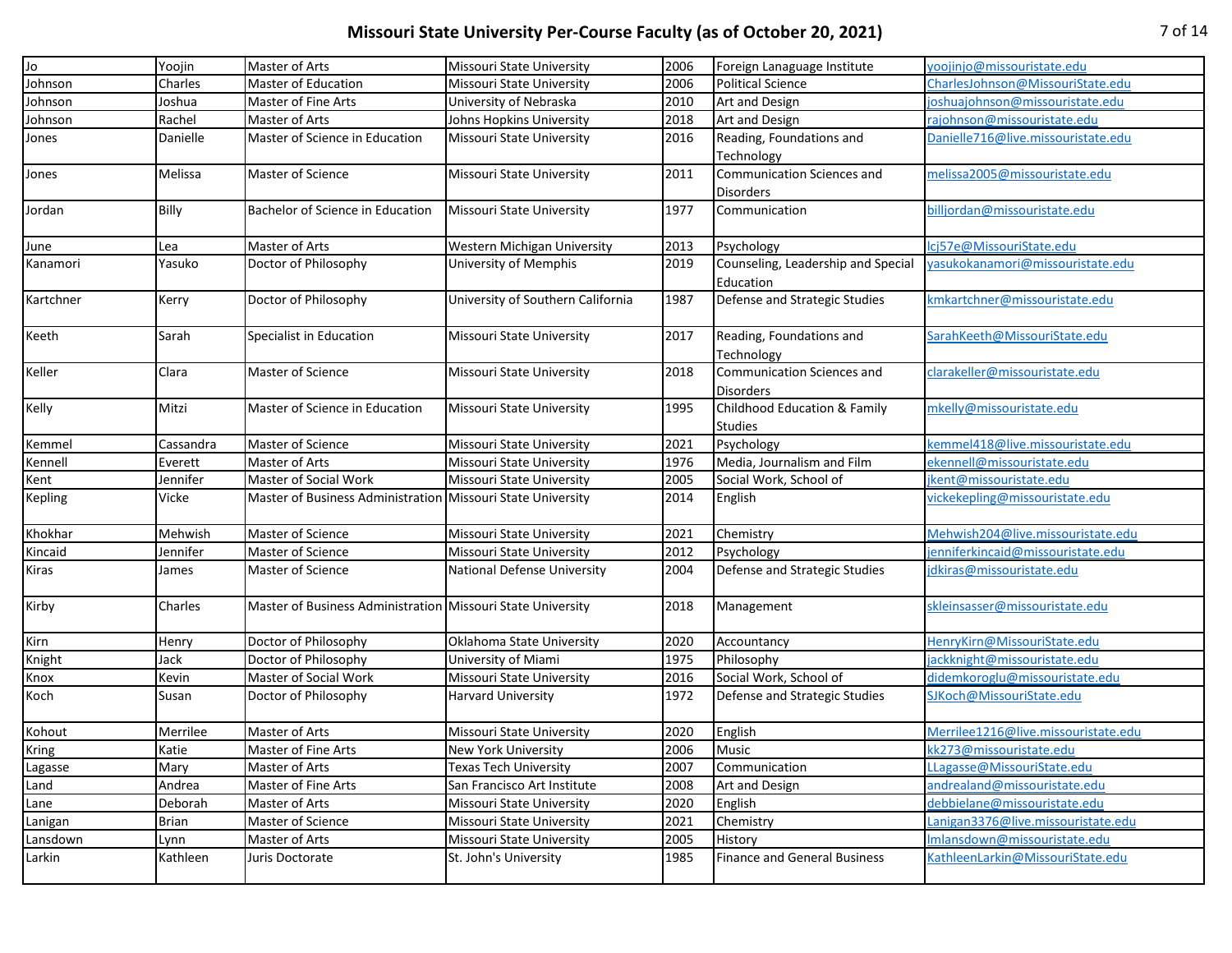| Lawler      | Suzanne          | <b>Master of Science</b>                                | Missouri State University            | 1999 | <b>Communication Sciences and</b>                     | suzannelawler@missouristate.edu      |
|-------------|------------------|---------------------------------------------------------|--------------------------------------|------|-------------------------------------------------------|--------------------------------------|
|             |                  |                                                         |                                      |      | <b>Disorders</b>                                      |                                      |
| Leasure     | Stanley          | Juris Doctorate                                         | University of Tulsa                  | 1980 | <b>Finance and General Business</b>                   | StanLeasure@MissouriState.edu        |
| Leggitt     | Stephen          | Master of Fine Arts                                     | American Film Institute              | 2009 | Media, Journalism and Film                            | stephenleggitt@missouristate.edu     |
| Levine      | Marlene          | Doctorate in Education                                  | University of Missouri-St. Louis     | 2002 | Childhood Education & Family<br><b>Studies</b>        | mlevine@missouristate.edu            |
| Lewis       | Darcy            | Doctor of Philosophy                                    | University of North Texas            | 2017 | English                                               | dl46e@missouristate.edu              |
| Lewis       | Heather          | Master of Education                                     | <b>Drury University</b>              | 2013 | Childhood Education & Family<br><b>Studies</b>        | heatherlewis@missouristate.edu       |
| Limon Lopez | Estevan          | Doctor of Philosophy                                    | University of New York               | 2005 | Psychology                                            | erlimonlopez@missouristate.edu       |
| Lina        | Melanie          | <b>Bachelors</b>                                        | University of Kansas                 | 1996 | <b>Music</b>                                          | MelanieLina@MissouriState.edu        |
| Lippelman   | Vanessa          | Master of Science                                       | Missouri State University            | 2015 | Psychology                                            | jones1290@missouristate.edu          |
| Liu         | Fan              | Master of Business Administration                       | Missouri State University            | 2012 | Foreign Lanaguage Institute                           | fanliu@missouristate.edu             |
| Lofaro      | Brandi           | Master of Science                                       | Missouri State University            | 1997 | <b>Communication Sciences and</b><br><b>Disorders</b> | brandilofaro@missouristate.edu       |
| Loudis      | Anthony          | Master of Education                                     | <b>Drury University</b>              | 1992 | Media, Journalism and Film                            | aloudis@missouristate.edu            |
| Lucido      | Joseph           | <b>Master of Fine Arts</b>                              | University of Alabama                | 2017 | English                                               | JosephLucido@MissouriState.edu       |
| Lukavich    | Andrew           | Master of Science                                       | Missouri State University            | 2010 | Information Technology and<br>Cybersecurity           | ALukavich@MissouriState.edu          |
| Macander    | <b>Bridgette</b> | <b>Bachelor of Science</b>                              | Missouri State University            | 2021 | <b>Biomedical Sciences</b>                            | Macander042@live.missouristate.edu   |
| Maddox      | Jane             | Master of Arts                                          | Missouri State University            | 2017 | English                                               | janie125@live.missouristate.edu      |
| Mammen      | Rhonda           | Master of Science                                       | Missouri State University            | 1978 | Counseling, Leadership and Special<br>Education       | rhondamammen@missouristate.edu       |
| Marten      | Sarah            | Doctor of Philosophy                                    | University of Kansas                 | 2017 | Reading, Foundations and<br>Technology                | SarahMarten@MissouriState.edu        |
| Martin      | Erin             | Doctor of Philosophy                                    | <b>Walden University</b>             | 2013 | Psychology                                            | ErinMartin@MissouriState.edu         |
| Martin      | Richard          | Doctor of Education                                     | Nova Southeastern University         | 2002 | Computer Science                                      | RichardMartin@MissouriState.edu      |
| Massey      | Dallas           | Master of Science                                       | Missouri State University            | 2014 | <b>Biomedical Sciences</b>                            | DMassey@MissouriState.edu            |
| Mathews     | Stephen          | Master of Arts                                          | Missouri State University            | 2020 | English                                               | mathews1990@live.missouristate.edu   |
| Mattson     | Curtis           | Master of Arts                                          | Forest Institute of Prof. Psychology | 2006 | Psychology                                            | curtismattson@missouristate.edu      |
| Mays        | Angela           | <b>Masters in Education</b>                             | Lindenwood University                | 2011 | Reading, Foundations and<br>Technology                | AngelaSchmidt@MissouriState.edu      |
| Mazanec     | <b>Brian</b>     | Doctor of Philosophy                                    | George Mason University              |      | Defense and Strategic Studies                         | Mazanec1@MissouriState.edu           |
| McAllister  | Casandra         | Master of Education                                     | University of Missouri-Columbia      | 2015 | Childhood Education & Family<br><b>Studies</b>        | CasandraMcAllister@MissouriState.edu |
| McClure     | Patrick          | Master of Business Administration University of Phoenix |                                      | 2010 | English                                               | pmcclure@missouristate.edu           |
| McCord      | Raymond          | <b>Bachelor of Science</b>                              | Missouri State University            | 2018 | Media, Journalism and Film                            | raymondgmccord@missouristate.edu     |
| McDonald    | Scott            | Master of Business Administration                       | <b>Webster University</b>            | 2010 | <b>Finance and General Business</b>                   | smcdonald@missouristate.edu          |
| McDougall   | Irina            | Master of Science                                       | Missouri State University            | 2021 | Information Technology and<br>Cybersecurity           | IrinaMcDougall@MissouriState.edu     |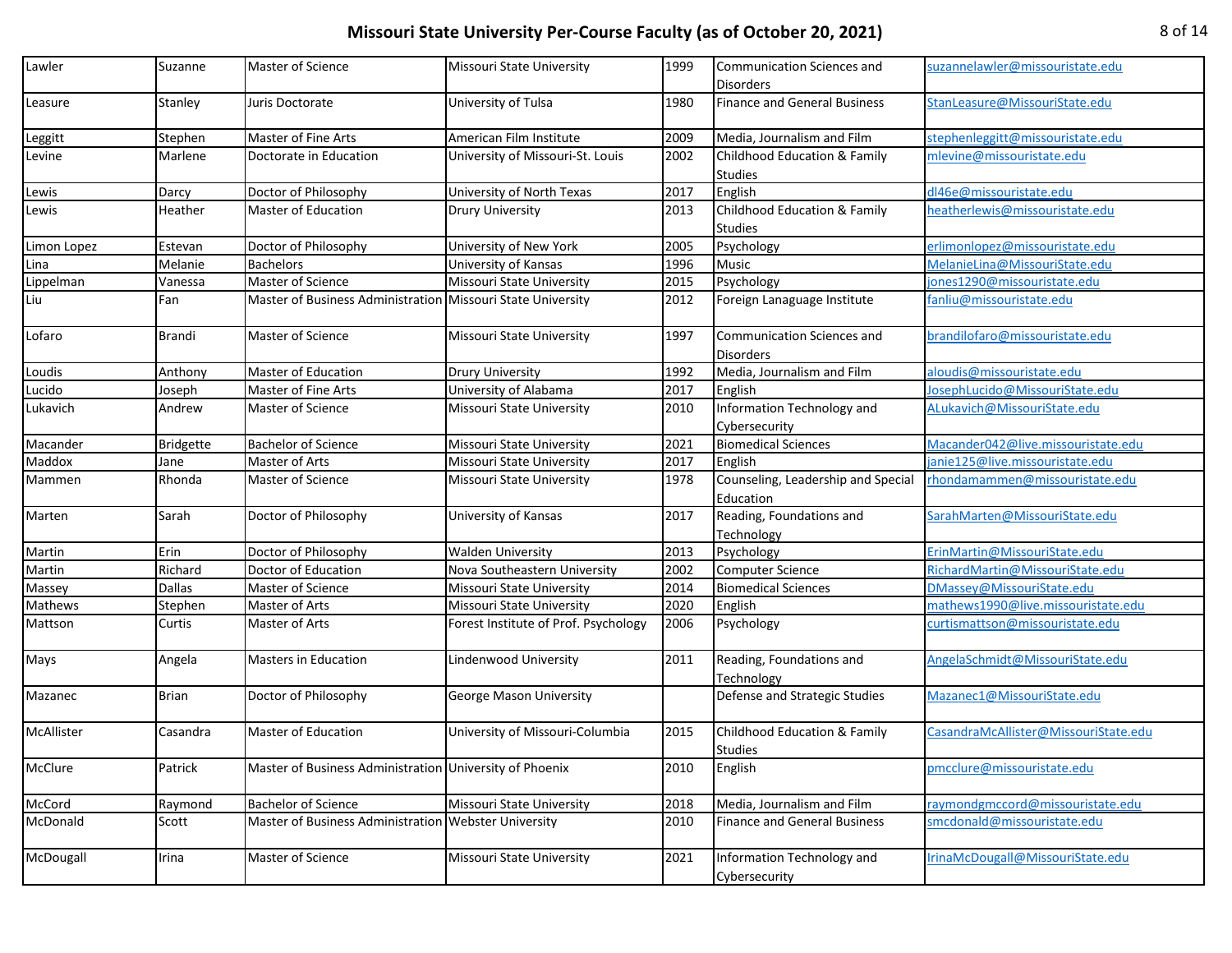| McGiffin        | Curtis       | Master of Science                 | National Defense University           | 2004 | Defense and Strategic Studies                         | curtismcgiffin@missouristate.edu      |
|-----------------|--------------|-----------------------------------|---------------------------------------|------|-------------------------------------------------------|---------------------------------------|
| McNew           | Sarah        | <b>Master of Arts</b>             | Forest Institute of Prof. Psychology  | 1997 | Psychology                                            | sarahamcnew@missouristate.edu         |
| Michelfelder    | Breanna      | Master of Science                 | <b>New Mexico State University</b>    | 2009 | Geography, Geology and Planning                       | BreannaMichelfelder@MissouriState.edu |
| Miller          | <b>Blake</b> | Master of Arts                    | Missouri State University             | 2017 | Communication                                         | blakemiller@missouristate.edu         |
| Miller          | Kyle         | Doctor of Philosophy              | University of Missouri-Columbia       | 2009 | History                                               | KyleMiller@MissouriState.edu          |
| Miller          | Worth        | Doctor of Philosophy              | University of Oklahoma                | 1984 | <b>Honors College</b>                                 | BobMiller@MissouriState.edu           |
| Mitchell        | Katrina      | Doctor of Philosophy              | University of Kansas                  | 2011 | Music                                                 | kmitchell@missouristate.edu           |
| Mitchell        | Misty        | Master of Business Administration | Missouri State University             | 1999 | Kinesiology                                           | mmitchell@missouristate.edu           |
| Moodie          | Amanda       | <b>Master of Arts</b>             | Tufts University                      | 2011 | Defense and Strategic Studies                         | amandamoodie@missouristate.edu        |
| Moore           | Cynthia      | Master of Fine Arts               | University of Iowa                    | 1985 | Art and Design                                        | cynthiagmoore@missouristate.edu       |
| Moore           | Dale         | Doctor of Philosophy              | Saint Louis University                | 2014 | Media, Journalism and Film                            | dalemoore@missouristate.edu           |
| Moore           | Dawn         | Master of Education               | <b>Drury University</b>               | 2009 | Reading, Foundations and<br>Technology                | dawnmoore@missouristate.edu           |
| Moore           | Mallory      | Master of Science                 | Missouri State University             | 2011 | <b>Communication Sciences and</b><br><b>Disorders</b> | MalloryMoore@MissouriState.edu        |
| Moore           | Rachel       | Master of Science                 | Missouri State University             | 2015 | <b>Communication Sciences and</b><br><b>Disorders</b> | rachelmoore@missouristate.edu         |
| Morgan          | Rachel       | Master of Arts                    | Missouri State University             | 2018 | English                                               | rachelmorgan@missouristate.edu        |
| Morrison        | Alyssah      | Master of Arts                    | Missouri State University             | 2021 | English                                               | Alyssah00@live.missouristate.edu      |
| Mulvenon        | James        | <b>Bachelor of Fine Arts</b>      | Missouri State University             | 2010 | Art and Design                                        | jamesmulvenon@missouristate.edu       |
| Murdock         | Rachel       | Master of Science                 | Missouri State University             | 2006 | Psychology                                            | RachelMurdock@MissouriState.edu       |
| Murray          | Kathleen     | Master of Music                   | University of Cincinnati              | 1989 | Music                                                 | kathymurray@missouristate.edu         |
| Nebel           | Richard      | <b>Bachelor of Fine Arts</b>      | Missouri State University             | 2019 | Theatre and Dance                                     | nebel607@live.missouristate.edu       |
| Needy           | Lydia        | Master of Science                 | Missouri State University             | 2021 | Psychology                                            | Lydia014@live.missouristate.edu       |
| Nelsen          | Janice       | Doctor of Education               | University of Arkansas - Fayetteville | 1992 | Kinesiology                                           | JaniceNelsen@MissouriState.edu        |
| Newman          | Kenneth      | Master of Science                 | Hawaii Pacific University             | 2007 | Information Technology and<br>Cybersecurity           | knewman@missouristate.edu             |
| Newton-Woods    | Callie       | Master of Science                 | Missouri State University             | 2013 | Counseling, Leadership and Special<br>Education       | CNewtonWoods@MissouriState.edu        |
| Nichols         | Kelley       | Doctor of Philosophy              | University of Oklahoma                | 1997 | <b>Finance and General Business</b>                   | KelleyStill@MissouriState.edu         |
| Norman          | Cherie       | Doctor of Education               | Lindenwood University                 | 2015 | Psychology                                            | cherienorman@missouristate.edu        |
| Norman          | David        | Master of Arts                    | Lindenwood University                 | 2017 | Psychology                                            | DavidNorman@MissouriState.edu         |
| Northrip-Rivera | Angelia      | Master of Arts                    | Missouri State University             | 2000 | <b>English</b>                                        | angelianorthrip@missouristate.edu     |
| <b>Nygren</b>   | McKenzie     | Master of Science                 | Iowa State University                 | 2019 | Agriculture, Darr College of                          | mckenzienygren@missouristate.edu      |
| Olson           | Stevan       | Doctor of Philosophy              | University of Wisconsin - Madison     | 1974 | Accountancy                                           | StevanOlson@MissouriState.edu         |
| Ombanga         | Mary         | Master of Arts                    | Michigan State University             | 2002 | Foreign Lanaguage Institute                           | maryombonga@missouristate.edu         |
| O'Neal          | Stephanie    | Master of Arts                    | Missouri State University             | 1970 | History                                               | stephanieoneal@missouristate.edu      |
| Opitz           | Matthew      | Master of Arts                    | Missouri State University             | 2013 | History                                               | matthewopitz@missouristate.edu        |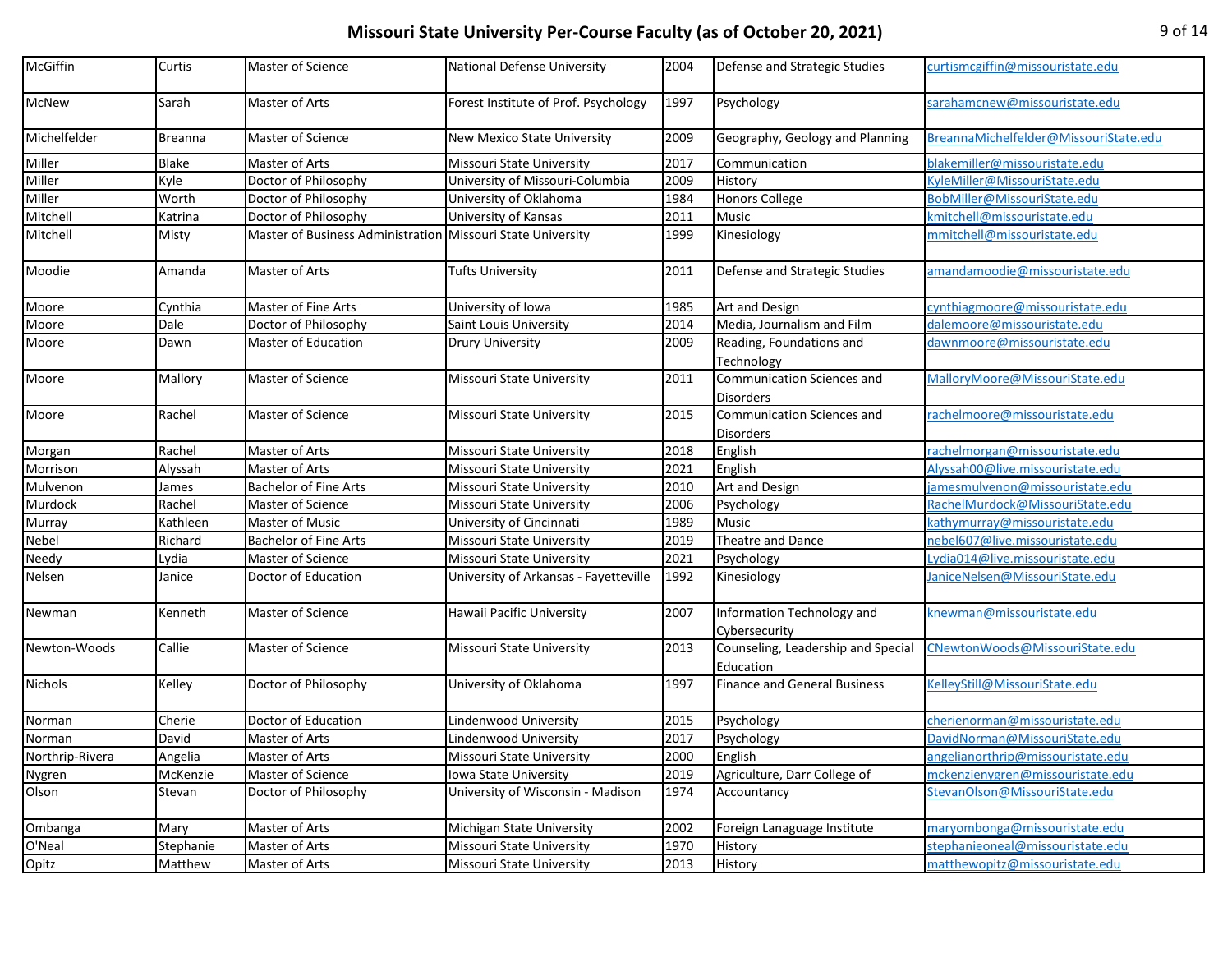| O'Quinn   | Kati    | Doctor in Educational Leadership Southwest Baptist University |                                     | 2018 | Childhood Education & Family                     | katioquinn@missouristate.edu      |
|-----------|---------|---------------------------------------------------------------|-------------------------------------|------|--------------------------------------------------|-----------------------------------|
|           |         |                                                               |                                     |      | <b>Studies</b>                                   |                                   |
| Orhan     | Can     | Master of Science                                             | <b>Clemson University</b>           | 2000 | <b>Technology and Construction</b>               | canorhan@missouristate.edu        |
|           |         |                                                               |                                     |      | Management                                       |                                   |
| Owen      | Carla   | Master of Arts                                                | Southeast Missouri State University | 2010 | Childhood Education & Family                     | cmowen@missouristate.edu          |
|           |         |                                                               |                                     |      | <b>Studies</b>                                   |                                   |
| Padgett   | Lori    | Master of Science                                             | <b>Pittsburg State University</b>   | 1999 | Agriculture, Darr College of                     | loripadgett@missouristate.edu     |
| Paris     | Dakota  | Juris Doctorate                                               | University of Missouri-Kansas City  | 2018 | Criminology and Criminal Justice                 | Dparis@MissouriState.edu          |
| Parker    | Lane    | <b>Master of Science</b>                                      | Missouri State University           | 2004 | <b>Technology and Construction</b><br>Management | lparker@missouristate.edu         |
| Parker    | Nicole  | Master of Education                                           | <b>Evangel University</b>           | 2007 | Reading, Foundations and<br>Technology           | nparke@missouristate.edu          |
| Parrish   | Matthew | Master of Arts in Teaching                                    | Missouri State University           | 2014 | Media, Journalism and Film                       | parrish999@missouristate.edu      |
| Patterson | Jane    | Juris Doctorate                                               | Southern Methodist University       | 1991 | <b>Finance and General Business</b>              | jpatterson@missouristate.edu      |
| Pendley   | Robert  | Master of Information Systems                                 | University of Arkansas              | 2010 | Information Technology and<br>Cybersecurity      | robertpendley@missouristate.edu   |
| Perkins   | Amy     | Master of Science in Education                                | Missouri State University           | 1996 | Reading, Foundations and<br>Technology           | aperkins@missouristate.edu        |
| Perryman  | Amber   | Master of Science in Education                                | Missouri State University           | 2005 | Reading, Foundations and<br>Technology           | amberperryman@missouristate.edu   |
| Peterson  | Don     | <b>Bachelor of Arts</b>                                       | Drury University                    | 1969 | Kinesiology                                      | donpeterson@missouristate.edu     |
| Pettijohn | James   | Doctor of Philosophy                                          | University of Nebraska              | 1980 | <b>Finance and General Business</b>              | jamespettijohn@missouristate.edu  |
| Phillips  | Lindsay | Master of Science                                             | University of Southern Mississippi  | 2016 | Childhood Education & Family<br><b>Studies</b>   | lindsayphillips@missouristate.edu |
| Phillips  | Melanie | Master of Arts                                                | Missouri State University           | 2016 | Communication                                    | melaniephillips@missouristate.edu |
| Pickett   | Kaleigh | Master of Science in Education                                | Missouri State University           | 2019 | Counseling, Leadership and Special<br>Education  | kaleighpickett@missouristate.edu  |
| Pilkenton | Andrew  | Master of Arts                                                | University of Kansas                | 2016 | Art and Design                                   | andrew314@missouristate.edu       |
| Piston    | Nancy   | Master of Arts                                                | University of Southern California   | 1982 | History                                          | npiston@missouristate.edu         |
| Polallis  | Neal    | Master of Fine Arts                                           | Missouri State University           | 2020 | Art and Design                                   | nealpolallis@missouristate.edu    |
| Pon       | Nikum   | Doctor of Philosophy                                          | University of Washington            | 2013 | Reading, Foundations and<br>Technology           | NikumPon@MissouriState.edu        |
| Posey     | Julie   | Master of Social Work                                         | Missouri State University           | 2015 | Social Work, School of                           | julieposey@missouristate.edu      |
| Potter    | Ethan   | Master of Social Work                                         | Missouri State University           | 2019 | Social Work, School of                           | EthanPotter@MissouriState.edu     |
| Powell    | Sara    | Doctor of Philosophy                                          | University of North Carolina        | 2017 | Kinesiology                                      | SaraPowell@MissouriState.edu      |
| Preston   | Austin  | Juris Doctorate                                               | University of Missouri-Columbia     | 2011 | <b>Finance and General Business</b>              | JPreston@MissouriState.edu        |
| Preston   | James   | Juris Doctorate                                               | University of Missouri-Kansas City  | 2005 | <b>Hospitality Leadership</b>                    | jamescpreston@missouristate.edu   |
| Pritchard | Traci   | Master of Music                                               | Missouri State University           | 2013 | Music                                            | tracipritchard@missouristate.edu  |
| Qualls    | Lisa    | Master of Music                                               | <b>Pittsburg State University</b>   | 1984 | <b>Music</b>                                     | lqualls@missouristate.edu         |
| Rakowski  | Karen   | Bachelor of Science in Education                              | Missouri State University           | 2008 | Public Health and Sports Medicine                | karenrakowski@missouristate.edu   |
|           |         |                                                               |                                     |      |                                                  |                                   |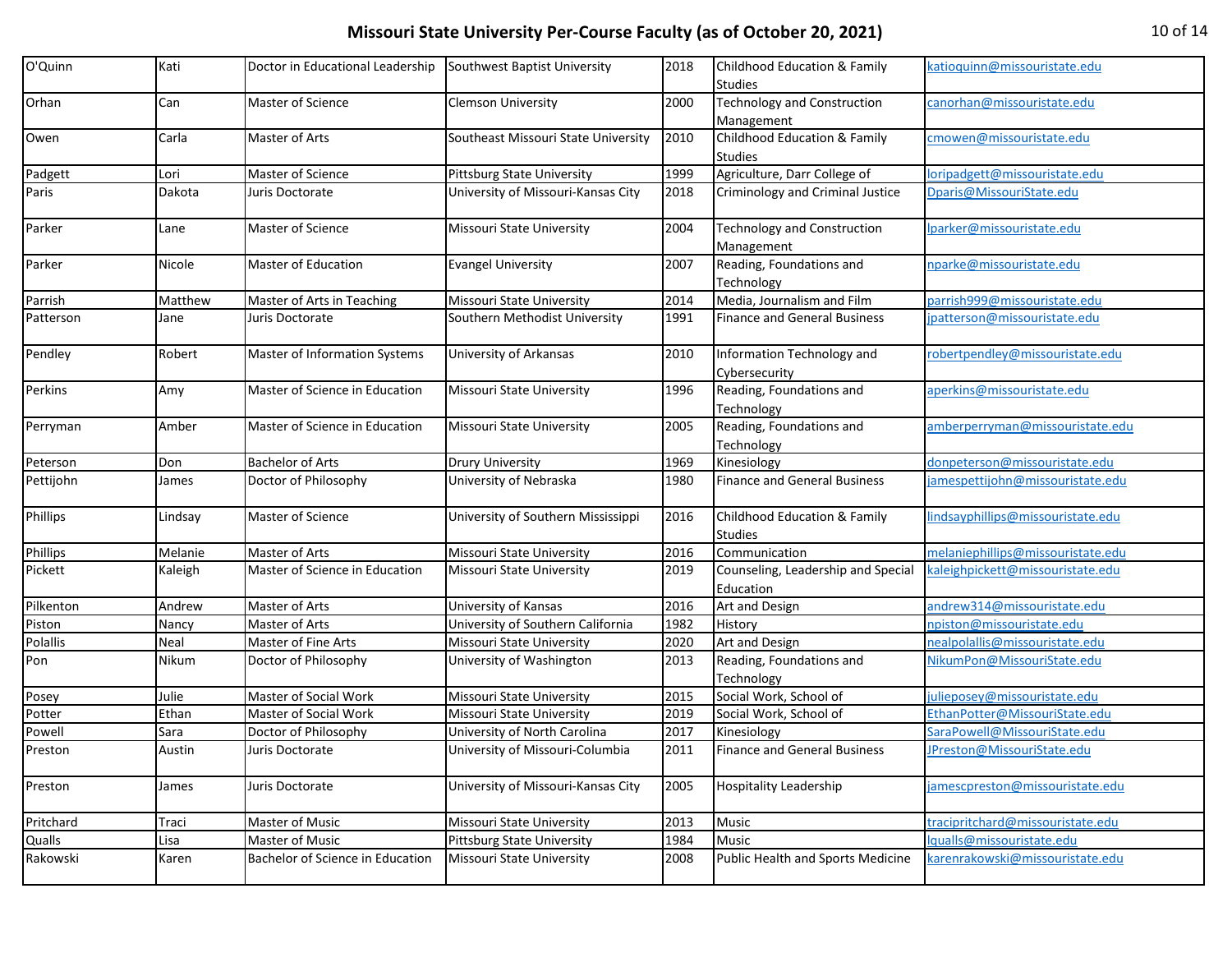| Ralph       | Lori           | Master of Science in Education         | Missouri State University                      | 2008 | Counseling, Leadership and Special<br>Education | loriralph@missouristate.edu           |
|-------------|----------------|----------------------------------------|------------------------------------------------|------|-------------------------------------------------|---------------------------------------|
| Ramaley     | Andrew         | Doctor of Nurse Anesthesia<br>Practice | <b>Missouri State University</b>               | 2018 | Anesthesia, School of                           | folk1971@live.missouristate.edu       |
| Ray         | Julie          | Doctor of Philosophy                   | University of Missouri-Columbia                | 2000 | Childhood Education & Family<br><b>Studies</b>  | JulieRay@MissouriState.edu            |
| Raynor      | James          | Master of Science                      | University of Oklahoma                         | 1994 | <b>Public Health and Sports Medicine</b>        | jamesaraynor@missouristate.edu        |
| Reser       | Kimberly       | Master of Science in Education         | University of Kansas                           | 2005 | Kinesiology                                     | klr9e@missouristate.edu               |
| Reynolds    | Todd           | Master of Fine Arts                    | Missouri State University                      | 2017 | Art and Design                                  | toddreynolds@missouristate.edu        |
| Rice        | Judith         | Master of Arts                         | University of Illinois - Urbana                | 1982 | History                                         | jrice@missouristate.edu               |
| Rice        | Phillip        | Juris Doctorate                        | University of Missouri-Columbia                | 2007 | History                                         | jasonrice@missouristate.edu           |
| Rieger      | Sharon         | Master of Arts                         | Missouri State University                      | 2016 | English                                         | sharon929@live.missouristate.edu      |
| Rippee      | Reeda          | Master of Arts                         | Missouri State University                      | 2009 | Counseling, Leadership and Special<br>Education | Reeda323@MissouriState.edu            |
| Rivera      | Amanda         | Master of Social Work                  | Washington University in St. Louis             | 2006 | Social Work, School of                          | AmandaRivera@MissouriState.edu        |
| Robinson    | Shannon        | Doctor of Philosophy                   | <b>Ohio State University</b>                   | 2020 | Reading, Foundations and<br>Technology          | shannonrobinson@missouristate.edu     |
| Robinson    | Tucker         | Master of Arts                         | Missouri State University                      | 2015 | Communication                                   | robinson1990@missouristate.edu        |
| Robuck      | Allison        | Doctor of Musical Arts                 | University of Illinois at Urbana-<br>Champaign | 2004 | Music                                           | AlisonRobuck@MissouriState.edu        |
| Roetto      | Meghan         | Master of Social Work                  | Missouri State University                      | 2014 | Social Work, School of                          | meghan85@missouristate.edu            |
| Rogers      | Valorie        | Master of Arts                         | Missouri State University                      | 2015 | Management                                      | valorierogers@missouristate.edu       |
| Rosen       | Renee          | Master of Science                      | Southwest Baptist University                   | 2015 | <b>Mathematics</b>                              | reneerosen@missouristate.edu          |
| Rowe        | Nancy          | Master of Science in Education         | Missouri State University                      | 1999 | Communication                                   | nancyrowe@missouristate.edu           |
| Ruggierro   | Giulianella    | Doctor of Philosophy                   | American University of Rome                    | 1974 | Foreign Lanaguage Institute                     | gruggiero@missouristate.edu           |
| Rushefsky   | Mark           | Doctor of Philosophy                   | <b>Binghamton University/SUNY</b>              | 1977 | <b>Political Science</b>                        | markrushefsky@missouristate.edu       |
| Russell     | Ashley         | Master of Science                      | Missouri State University                      | 2015 | Mathematics                                     | ashleyrussell@missouristate.edu       |
| Russell     | <b>Brandon</b> | Master of Music                        | University of Cincinnati                       | 2018 | Music                                           | BrandonRussell@MissouriState.edu      |
| Russell     | Maida          | Master of Science in Education         | Missouri State University                      | 2015 | <b>Mathematics</b>                              | maidarussell@missouristate.edu        |
| Russell     | Timothy        | <b>Bachelor of Science</b>             | Missouri State University                      | 1983 | Agriculture, Darr College of                    | timrussell@missouristate.edu          |
| Salchow     | Jason          | Doctor of Veterinary Medicine          | University of Missouri-Columbia                | 2001 | Agriculture, Darr College of                    | jwsalchow@missouristate.edu           |
| Salinas     | Patti          | Juris Doctorate                        | University of Missouri-Columbia                | 1980 | Criminology and Criminal Justice                | pattisalinas@missouristate.edu        |
| Salloum     | Georget        | Doctor of Medicine                     | Damascus University                            | 1987 | Foreign Lanaguage Institute                     | gsalloum@missouristate.edu            |
| Satterfield | Michelle       | Master of Arts in Teaching             | Aurora University                              | 2001 | Childhood Education & Family<br><b>Studies</b>  | msatterfield@missouristate.edu        |
| Scales      | Megan          | Master of Science                      | Missouri State University                      | 2010 | Sociology and Anthropology                      | meganscales@missouristate.edu         |
| Scarborough | James          | Master of Science                      | Missouri State University                      | 2013 | Information Technology and<br>Cybersecurity     | scarborough117@live.missouristate.edu |
| Scarbrough  | Jonita         | Master of Science in Education         | Missouri State University                      | 2013 | Counseling, Leadership and Special<br>Education | jscarbrough@missouristate.edu         |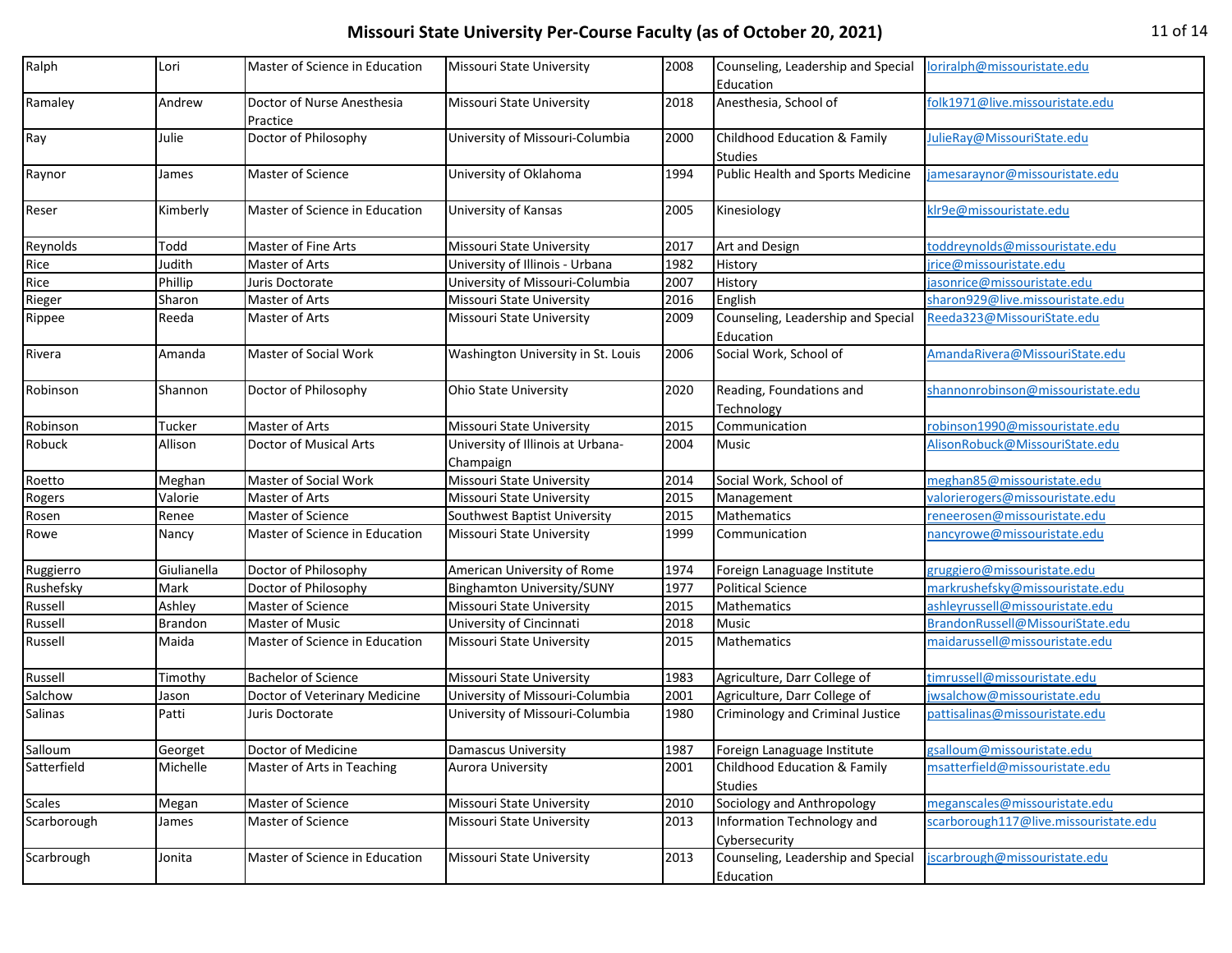| Schafer        | Darryl         | Master of Science                                         | <b>Missouri State University</b> | 2016 | Counseling, Leadership and Special<br>Education | DarrylSchafer@MissouriState.edu         |
|----------------|----------------|-----------------------------------------------------------|----------------------------------|------|-------------------------------------------------|-----------------------------------------|
| Schaffer       | <b>Bradley</b> | Doctor of Social Work                                     | Millersville University          | 1991 | Social Work, School of                          | BSchaffer@MissouriState.edu             |
| Schekorra      | Jonathan       | Master of Science                                         | Texas A & M University           | 2015 | Marketing                                       | danielschekorra@missouristate.edu       |
| Schlude-Larkin | Melynda        | <b>Master of Education</b>                                | <b>Stephens College</b>          | 2009 | Counseling, Leadership and Special              | MelyndaSchlude-Larkin@MissouriState.edu |
|                |                |                                                           |                                  |      | Education                                       |                                         |
| Schmitt        | Vicki          | Doctor of Philosophy                                      | University of Kansas             | 2007 | Reading, Foundations and                        | vickischmitt@missouristate.edu          |
|                |                |                                                           |                                  |      | Technology                                      |                                         |
| Schroeder      | Amy            | Master of Science in Education                            | <b>Missouri State University</b> | 2006 | Reading, Foundations and                        | amyschroeder@missouristate.edu          |
|                |                |                                                           |                                  |      | Technology                                      |                                         |
| Schuldenzucker | Sarah          | Master of Arts                                            | Ludwig Maximillians University   | 2008 | Foreign Lanaguage Institute                     | sschuldenzucker@missouristate.edu       |
| Senter         | Pam            | Master of Fine Arts                                       | University of Missouri-Columbia  | 1994 | Art and Design                                  | psenter@missouristate.edu               |
| Shaughnessy    | John           | Doctor of Education                                       | Maryville University             | 2015 | Childhood Education & Family                    | JohnShaughnessy@MissouriState.edu       |
|                |                |                                                           |                                  |      | <b>Studies</b>                                  |                                         |
| Shaughnessy    | Mackenzie      | Master of Social Work                                     | Missouri State University        | 2016 | Social Work, School of                          | MackenzieShaughnessy@MissouriState.edu  |
|                |                |                                                           |                                  |      |                                                 |                                         |
| Sheets-McKeag  | Sarah          | Master of Fine Arts                                       | University of Iowa               | 1989 | Art and Design                                  | ssheetsmckeag@missouristate.edu         |
| Shepherd       | James          | Bachelor of Science in Education                          | <b>Missouri State University</b> | 1999 | Agriculture, Darr College of                    | jamesshepherd@missouristate.edu         |
|                |                |                                                           |                                  |      |                                                 |                                         |
| Shively        | Eric           | Master of Science in Education                            | <b>Missouri State University</b> | 2015 | Reading, Foundations and                        | ericshively@missouristate.edu           |
|                |                |                                                           |                                  |      | Technology                                      |                                         |
| Shrivastava    | Nandini        | Doctor of Philosophy                                      | <b>Kanpur University</b>         | 1995 | Foreign Lanaguage Institute/MCL                 | ns87e@missouristate.edu                 |
|                |                |                                                           |                                  |      |                                                 |                                         |
| Shriver        | Jayson         | Master of Science                                         | Missouri State University        | 2017 | Agriculture, Darr College of                    | jshriver@missouristate.edu              |
| Shupp          | Trey           | Master of Science                                         | Missouri State University        | 2021 | <b>Biomedical Sciences</b>                      | Shupp3197@live.missouristate.edu        |
| Simino         | Megan          | Master of Arts                                            | University of Missouri-Columbia  |      | Childhood Education & Family                    | MSimino@MissouriState.edu               |
|                |                |                                                           |                                  |      | <b>Studies</b>                                  |                                         |
| Simpson        | Ashley         | Master of Arts                                            | Missouri State University        | 2020 | History                                         | alsimpson@missouristate.edu             |
| Slone          | Allison        | Master of Science                                         | Missouri State University        | 2010 | <b>Communication Sciences and</b>               | allison243@missouristate.edu            |
|                |                |                                                           |                                  |      | <b>Disorders</b>                                |                                         |
| Smith          | Allison        | Doctor of Philosophy                                      | University of Nevada - Las Vegas | 2016 | Reading, Foundations and                        | ASmith@MissouriState.edu                |
|                |                |                                                           |                                  |      | Technology                                      |                                         |
| Smith          | Logan          | Master of Arts                                            | <b>Missouri State University</b> | 2021 | History                                         | Logan24@live.missouristate.edu          |
| Smith          | Meghan         | <b>Master of Arts</b>                                     | Missouri State University        | 2017 | English                                         | klein12@live.missouristate.edu          |
| Smith          | Sharina        | Doctor of Business Administration Northcentral University |                                  | 2016 | <b>Finance and General Business</b>             | sharinasmith@missouristate.edu          |
|                |                |                                                           |                                  |      |                                                 |                                         |
| Smith          | Susan          | Master of Public Administration                           | Missouri State University        | 2002 | <b>Political Science</b>                        | susanasmith@missouristate.edu           |
|                |                |                                                           |                                  |      |                                                 |                                         |
| Smith          | Timothy        | Master of Organizational                                  | University of Phoenix            | 1997 | <b>Technology and Construction</b>              | tks759e@MissouriState.edu               |
|                |                | Management                                                |                                  |      | Management                                      |                                         |
| Snider         | Philip         | Doctor of Ministry                                        | Chicago Theological Seminary     | 2009 | <b>Religious Studies</b>                        | PhilSnider@MissouriState.edu            |
| Snobl          | Rae            | Master of Arts                                            | Missouri State University        | 2020 | English                                         | RaeSnobl@MissouriState.edu              |
| Snyder         | Shannon        | Doctor of Philosophy                                      | <b>Purdue University</b>         | 2014 | Agriculture, Darr College of                    | scs4877e@MissouriState.edu              |
| Speckman       | Cynthia        | Master of Science                                         | Missouri State University        | 2006 | Communication                                   | CynthiaSpeckman@MissouriState.edu       |
| St Pierre      | Laurine        | Doctor of Musical Arts                                    | University of Missouri-Columbia  | 1999 | Music                                           | gracestpierre@missouristate.edu         |
| Stacy          | William        | Doctor of Musical Arts                                    | University of Colorado           | 1972 | Music                                           | wstacy@missouristate.edu                |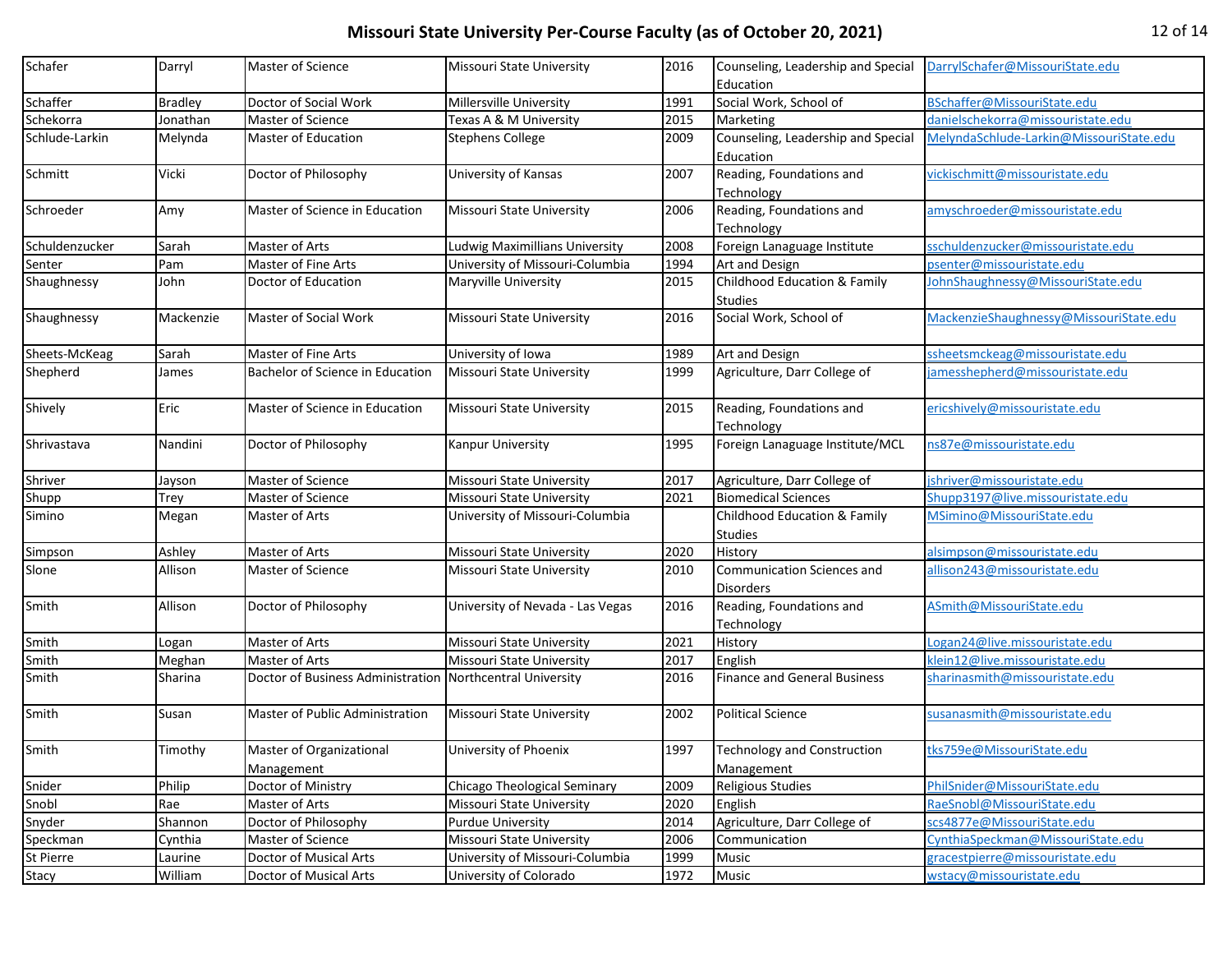| Stafford       | Carla     | Bachelor of Science in Education Missouri State University  |                                      | 1994 | Counseling, Leadership and Special carlastafford@missouristate.edu |                                    |
|----------------|-----------|-------------------------------------------------------------|--------------------------------------|------|--------------------------------------------------------------------|------------------------------------|
|                |           |                                                             |                                      |      | Education                                                          |                                    |
| Starnes        | David     | Master of Arts                                              | Missouri State University            | 2011 | Theatre and Dance                                                  | loganstarnes@missouristate.edu     |
| Steiro         | Dustin    | Master of Science                                           | Missouri State University            | 2018 | <b>Technology and Construction</b>                                 | steiro008@live.missouristate.edu   |
|                |           |                                                             |                                      |      | Management                                                         |                                    |
| Stephens-Cantu | Heather   | Master of Science                                           | Missouri State University            | 2020 | Psychology                                                         | Heather2014@live.missouristate.edu |
| Stout          | Kristen   | Master of Arts                                              | Missouri State University            | 2012 | Communication                                                      | kristenstout@missouristate.edu     |
| Stroud         | Rachel    | <b>Bachelor of Science</b>                                  | Missouri State University            | 2016 | <b>Biomedical Sciences</b>                                         | Stroud804@live.missouristate.edu   |
| Stubbs         | Sue       | Master of Music                                             | University of Missouri-Columbia      | 1984 | Music                                                              | suestubbs@missouristate.edu        |
| Sutherland     | Kelly     | Doctorate in Education                                      | Lindenwood University                | 2009 | <b>Childhood Education &amp; Family</b>                            | ksutherland@missouristate.edu      |
|                |           |                                                             |                                      |      | <b>Studies</b>                                                     |                                    |
| Taylor         | John      | Doctor of Philosophy                                        | Georgetown University                | 2003 | Accountancy                                                        | Johntaylor@MissouriState.edu       |
| Taylor         | Kerra     | Master of Fine Arts                                         | Southern Illinois University         | 2016 | Art and Design                                                     | kerra 444@missouristate.edu        |
| Temple         | Renee     | <b>Bachelor of Science</b>                                  | Missouri State University            | 1988 | Kinesiology                                                        | tremple@missouristate.edu          |
| Terry          | Donna     | Master of Science                                           | Southwest Baptist University         | 2010 | <b>Childhood Education &amp; Family</b>                            | dterry@missouristate.edu           |
|                |           |                                                             |                                      |      | <b>Studies</b>                                                     |                                    |
| Tomlin         | Kelsey    | Master of Social Work                                       | University of Missouri-Columbia      | 2015 | Social Work, School of                                             | KelseyTomlin@MissouriState.edu     |
| Trachtenberg   | David     | Master of Science                                           | Georgetown University                | 1980 | Defense and Strategic Studies                                      | ditrachtenberg@missouristate.edu   |
|                |           |                                                             |                                      |      |                                                                    |                                    |
| Tucker         | Timothy   | Master of Science in Education                              | Missouri State University            | 2005 | Childhood Education & Family                                       | ttucker@missouristate.edu          |
|                |           |                                                             |                                      |      | <b>Studies</b>                                                     |                                    |
| Tucker         | Zenobia   | <b>Bachelor of Arts</b>                                     | Lawrence University                  | 2010 | <b>Biomedical Sciences</b>                                         | zt665s@MissouriState.edu           |
| Tyson          | Garrett   | Masater of Public Administration                            | Missouri State University            | 2008 | <b>Political Science</b>                                           | GTyson@MissouriState.edu           |
|                |           |                                                             |                                      |      |                                                                    |                                    |
| Umbarger       | Annesha   | Master of Science                                           | Missouri State University            | 2016 | Criminology and Criminal Justice                                   | AUmbarger@MissouriState.edu        |
|                |           |                                                             |                                      |      |                                                                    |                                    |
| VanArsdale     | Ernest    | Master of Arts                                              | Assemblies of God Seminary           | 2010 | Information Technology and                                         | evanarsdale#missouristate.edu      |
|                |           |                                                             |                                      |      | Cybersecurity                                                      |                                    |
| Varava         | Kira      | Doctor of Philosophy                                        | University of Illinois - Urbana      | 2016 | Communication                                                      | kvarava@missouristate.edu          |
| Vera           | Lauren    | Doctor of Philosophy                                        | Sam Houston State University         | 2017 | Psychology                                                         | lvera@missouristate.edu            |
| Wagler         | Justin    | <b>Bachelor of Fine Arts</b>                                | Missouri State University            | 2010 | Art and Design                                                     | iwagler@missouristate.edu          |
| Walker         | Kimberley | Master of Education                                         | University of Missouri-Columbia      | 1991 | Childhood Education & Family                                       | kwwalker@missouristate.edu         |
|                |           |                                                             |                                      |      | Studies                                                            |                                    |
| Walker         | Kristen   | Master of Music                                             | Missouri State University            | 2015 | <b>Music</b>                                                       | kristen walker@missouristate.edu   |
| Wall           | Rebekkah  | Master of Science                                           | Missouri State University            | 2021 | Psychology                                                         | Wall123@live.missouristate.edu     |
| Wallenburg     | Roger     | Master of Business Administration Missouri State University |                                      | 2003 | <b>Finance and General Business</b>                                | rogerwallenburg@missouristate.edu  |
|                |           |                                                             |                                      |      |                                                                    |                                    |
| Wan            | Stephanie | Juris Doctorate                                             | University of Missouri-Columbia      | 2006 | Psychology                                                         | stephaniewan@missouristate.edu     |
| Waters         | Teresa    | Master of Science in Education                              | Missouri State University            | 2008 | Childhood Education & Family                                       | :eresawaters@missouristate.edu     |
|                |           |                                                             |                                      |      | Studies                                                            |                                    |
| Welker         | Lydia     | Master of Arts                                              | West Virginia University             | 2017 | English                                                            | lydiawelker@missouristate.edu      |
| Wells          | Jeffrey   | Master of Science                                           | Kansas State University              | 2005 | <b>Technology and Construction</b>                                 | iwells@missouristate.edu           |
|                |           |                                                             |                                      |      | Management                                                         |                                    |
| Werner         | Margaret  | Masters in Clinical Psychology                              | Forest Institute of Prof. Psychology | 2007 | Counseling, Leadership and Special                                 | mgw6399e@MissouriState.edu         |
|                |           |                                                             |                                      |      | Education                                                          |                                    |
|                |           |                                                             |                                      |      |                                                                    |                                    |